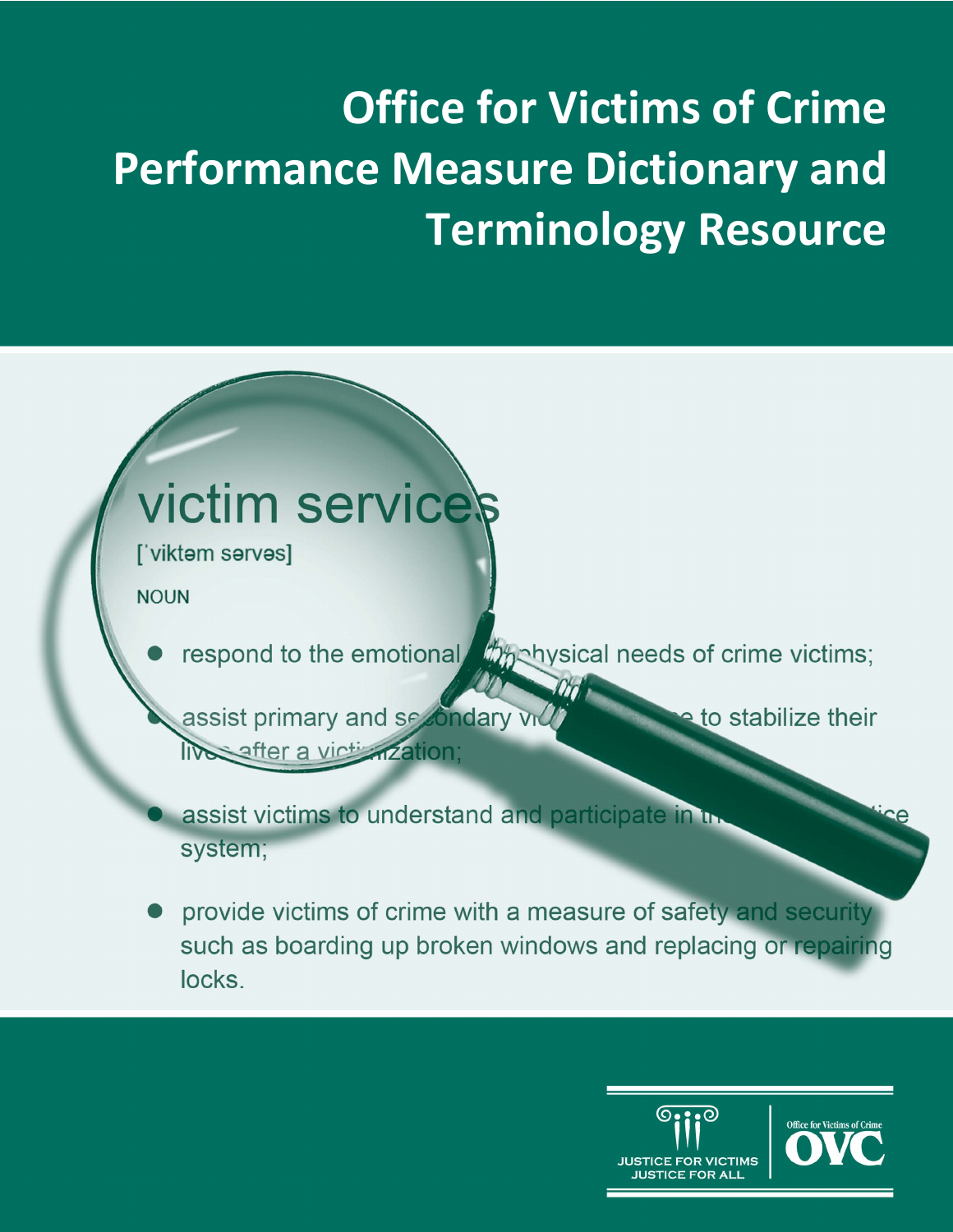# Table of Contents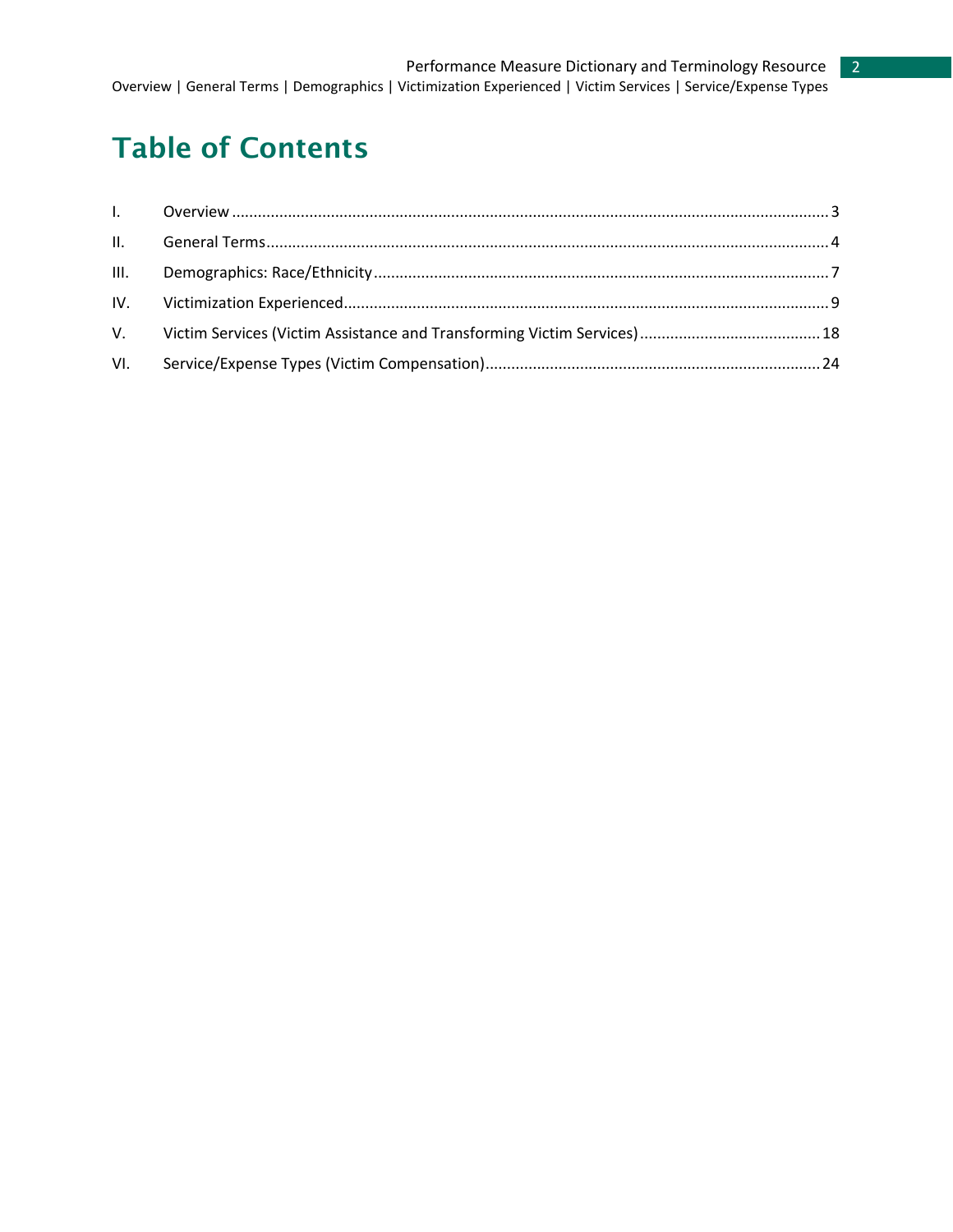# <span id="page-2-0"></span>I. Overview

The Office for Victims of Crime (OVC) Performance Measure Dictionary and Terminology Resource is designed as a resource for terms used as part of OVC's performance data collection efforts. This resource creates a single location to find definitions and examples of terms used across the Performance Measurement Tool's (PMT) modules and standardizes definitions for easier reporting. Terms included in this resource are used for grantees and subgrantees reporting data in the Performance Measurement Tool's (PMT) for the Victim Assistance (VA), Victim Compensation (VC), and Transforming Victim Services (TVS) programs.

**Victim Assistance program:** Formula grants funded under the annual Victims of Crime Act (VOCA) Victim Assistance solicitation.

**Victim Compensation program:** Formula grants funded under the annual VOCA Victim Compensation solicitation.

**Transforming Victim Services program:** A collection of discretionary grants with solicitations that vary from year to year. TVS grants may support efforts in training, technology development, data gathering, strategic planning, and victim services, among others.

To use this resource, press Ctrl + F on your keyboard (Cmnd + F for Mac users) to open the Find feature. Type in the word or phrase you are searching for and click OK to be taken to that reference.

If you have questions specific to your grant or the reporting requirements outlined in your award's special conditions, please contact your OVC program specialist. If you have any questions about the PMT, please contact the OVC PMT Helpdesk toll free at 844–884–2503 or email us at ovcpmt@ojp.usdoj.gov.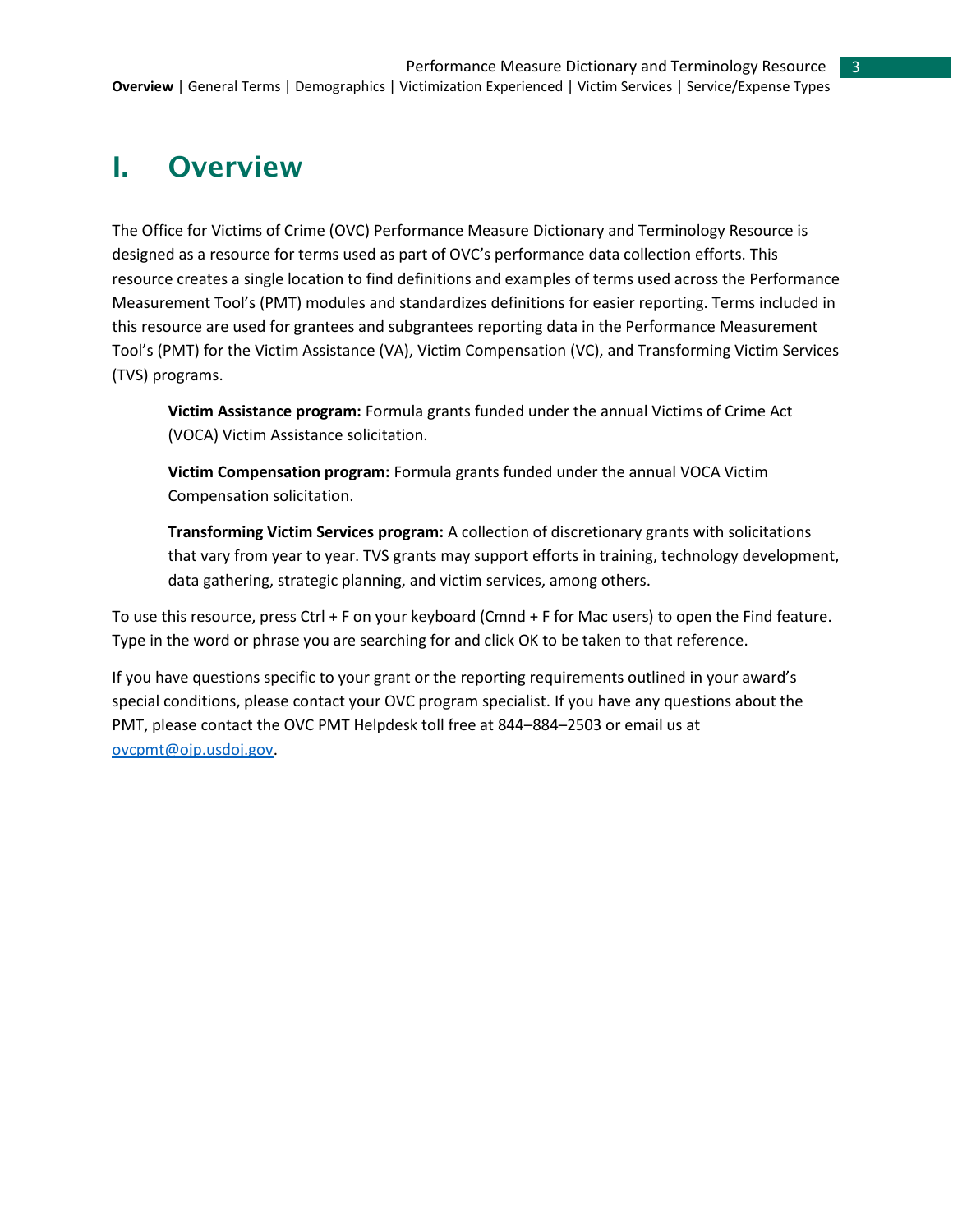# <span id="page-3-0"></span>II. General Terms

The following are common terms used in the Performance Measurement Tool (PMT) and their definitions.

#### **Child/Minor**

A person under the age of 18 or as otherwise defined by state law.

#### **Crime Victim, Victim of Crime, Victim**

A person who has suffered physical, sexual, financial, or emotional harm as the result of a crime. Services can be provided to an individual who represents a business or institution, however businesses, organizations, and other institutions or entities are not eligible crime victims under the Victims of Crime Act (VOCA), the authorization for VA, VC, and TVS grant programs.

#### **Federal Fiscal Year**

The period of October 1–September 30. For example, federal fiscal year 2019 is the period of October 1, 2018–September 30, 2019.

#### **Grantee**

The primary grant recipient of funds directly from OVC.

#### **Grants Management System (GMS)**

The online data collection system maintained by the Office of Justice Programs (OJP) for all grants administered through OJP. GMS is the priority system of record for information about grants.

#### **Individual Receiving Victim Services**

A crime victim, secondary victim, surviving family member, or other individual who receives services or benefits funded by the award.

#### **Match**

A financial contribution by a grantee or subgrantee to a VOCA-funded project to meet financial match requirements identified in a program solicitation. Match contribution may be cash (dollars) or in-kind (staff time, goods, or services with a monetary value).

#### **Performance Management**

The systematic use of strategic planning, goals, performance indicators, evaluation, analysis, and data driven reviews, evaluations, and reporting to improve the results of programs and the effectiveness and efficiency of agency operations.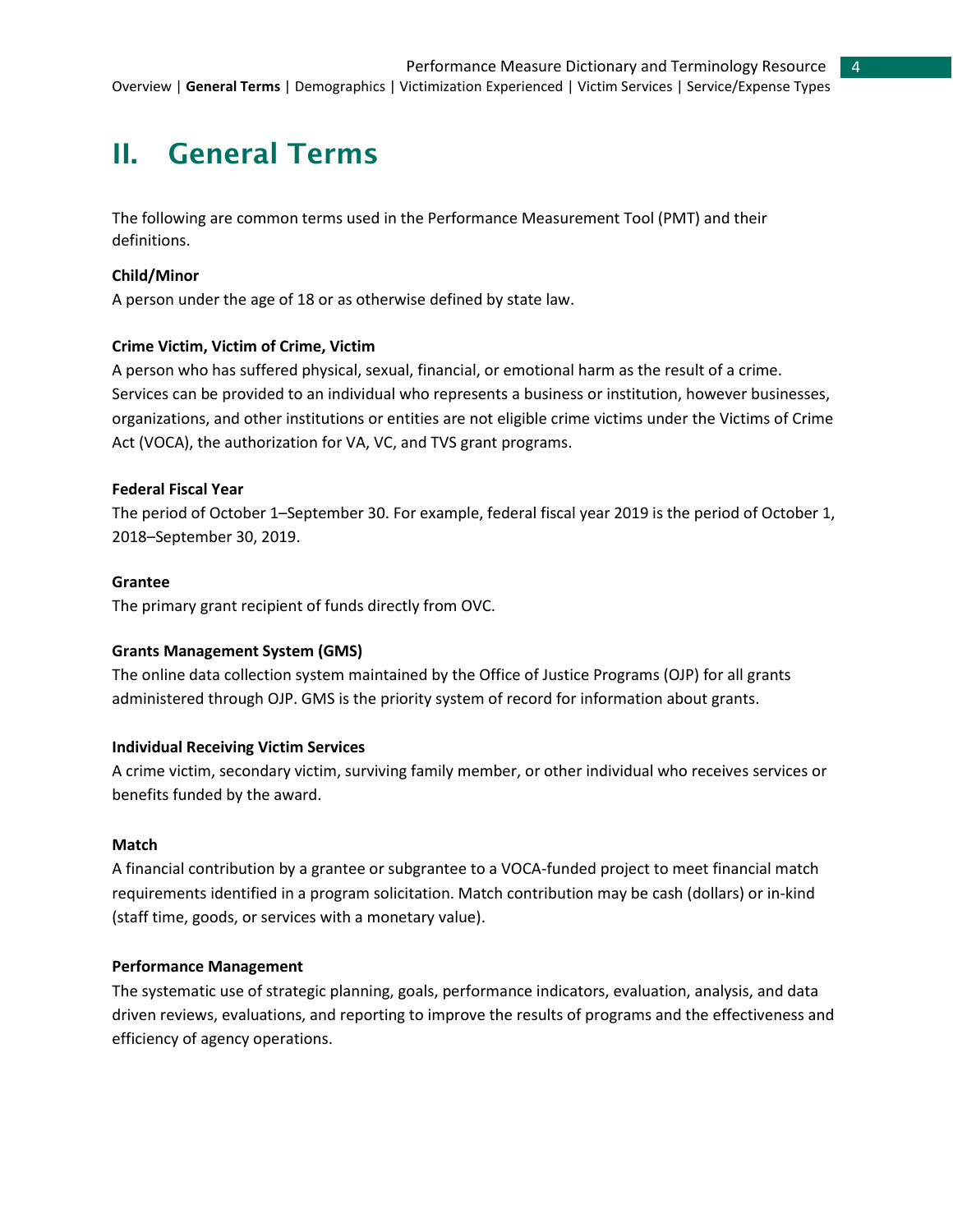# Performance Measure Dictionary and Terminology Resource

Overview | **General Terms** | Demographics | Victimization Experienced | Victim Services | Service/Expense Types

#### **Performance Measurement Tool (PMT)**

The online system maintained by the Office for Victims of Crime (OVC) for collecting performance measure data from grantees and subgrantees.

#### **PMT Point of Contact (PMT POC)**

The individual(s) responding to the required performance measurement questions in the PMT on behalf of their organization. This includes both grantee and subgrantee organizations.

#### **Secondary Victim**

Individuals, other than the person directly victimized, who also experience harm as the result of a crime. For example, a family member or close friend of a victim.

#### **State Administering Agency (SAA)**

The state office responsible for receiving VOCA victim assistance and victim compensation funds and reporting data.

#### **Subgrantee**

An entity that receives a portion of the grantee's award (through a formal subaward agreement) for the purpose of implementing a portion of the grantee's federal grant program.

#### **Teen**

A person between the ages of 13–17. Use this definition to capture individuals aged 13–17 who present for services for a victimization where applicable, such as teen dating victimization.

# **Victim Services** (as defined by program guidelines)

Victim services:

- 1. respond to the emotional and physical needs of crime victims;
- 2. assist primary and secondary victims of crime to stabilize their lives after a victimization;
- 3. assist victims to understand and participate in the criminal justice system;
- 4. provide victims of crime with a measure of safety and security such as boarding up broken windows and replacing or repairing locks. Program guidelines often provide additional guidance on services related to program goals and objectives. Specific victim services reported in the performance measures are defined in section IV: Services below.

#### **Victim Services Program**

All of a grantee or subgrantee's services and activities offered on behalf of victims of crime. An organization's victim services program includes both OVC-funded projects and projects for victims funded outside of OVC through other sources (e.g., other federal agency or foundation grant awards, state or local contributions, private donations).

5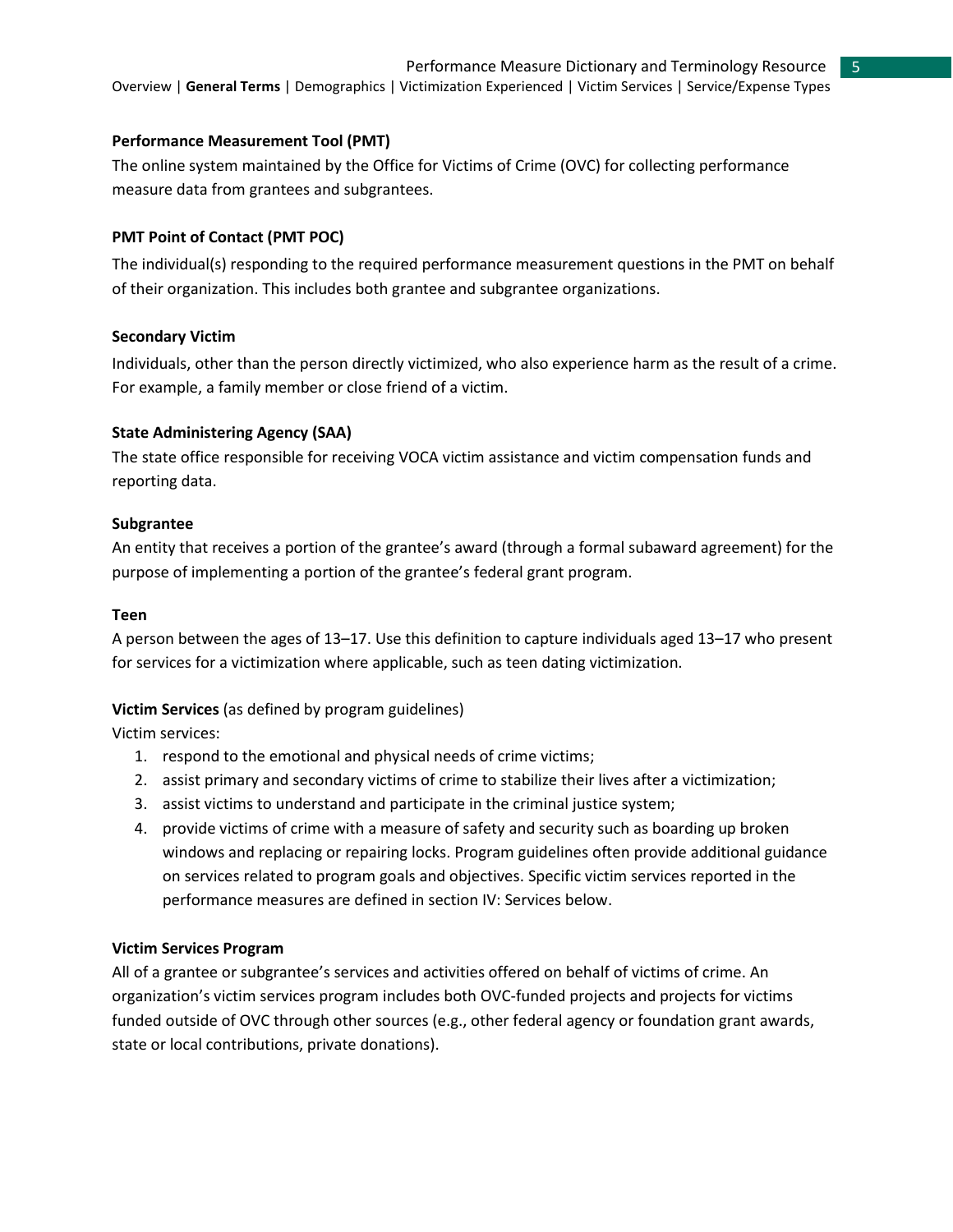#### **VOCA-Funded**

Any grantee or subgrantee project or program funded in whole or in part with VOCA funds plus any applicable match funding.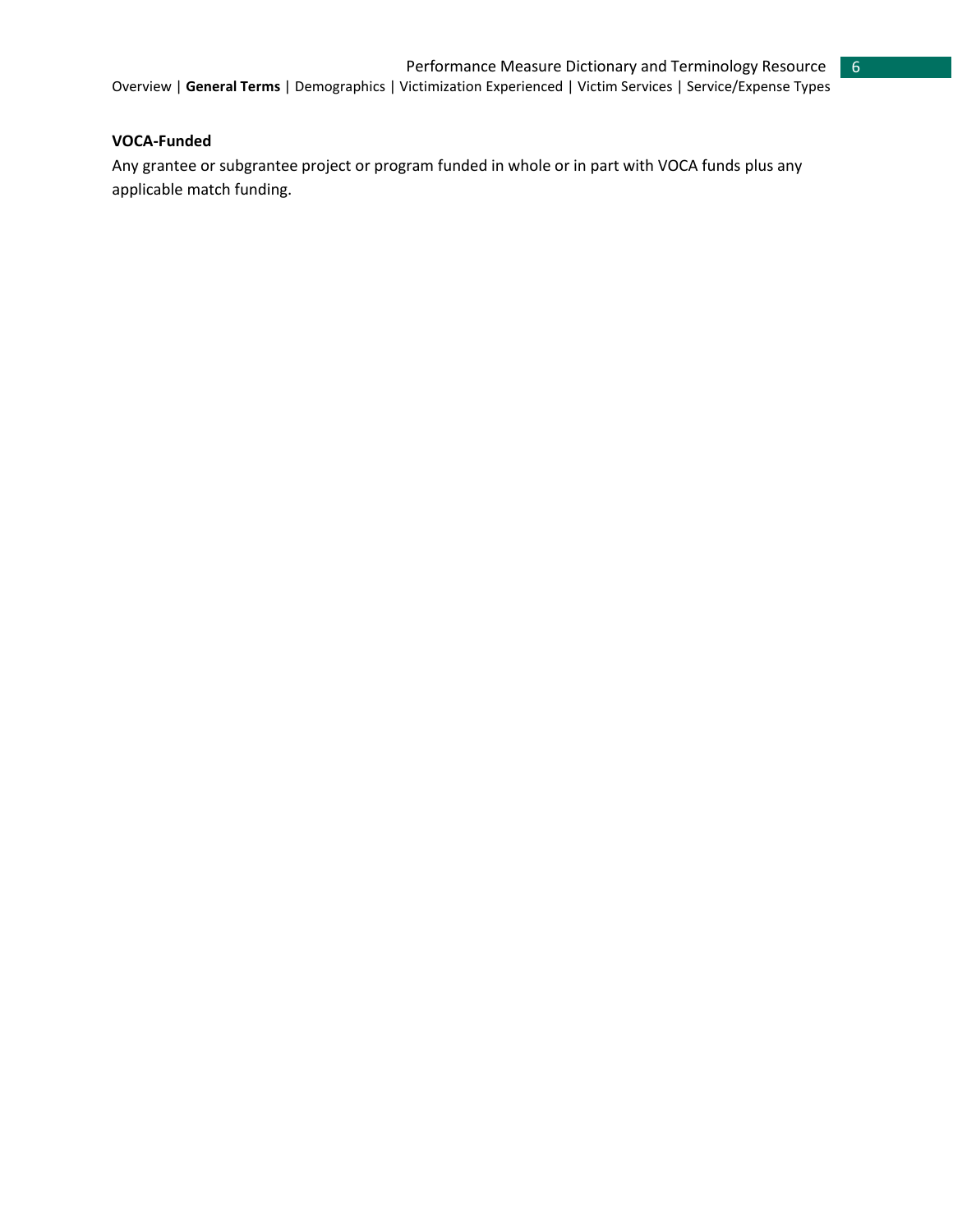# <span id="page-6-0"></span>III. Demographics: Race/Ethnicity

These race/ethnicity definitions are based on the official definitions used by the U.S. Census. More information can be found at http://www.census.gov/prod/cen2010/briefs/c2010br-02.pdf.

#### **American Indian or Alaska Native**

Refers to a person having origins in any of the original peoples of North and South America (including Central America) and who maintains tribal affiliation or community attachment. This category includes people who indicated their race(s) as American Indian or Alaska Native or reported their enrolled or principal tribe, such as Navajo, Blackfeet, Inupiat, Yup'ik, or Central American Indian groups or South American Indian groups.

#### **Asian**

Refers to a person having origins in any of the original peoples of the Far East, Southeast Asia, or the Indian subcontinent, including, Cambodia, China, India, Japan, Korea, Malaysia, Pakistan, the Philippine Islands, Thailand, and Vietnam. It includes people who indicated their race(s) as Asian or reported entries such as Asian Indian, Chinese, Filipino, Korean, Japanese, Vietnamese, and Other Asian or provided other detailed Asian responses.

#### **Black or African-American**

Refers to a person having origins in any of the Black racial groups of Africa. It includes people who indicated their race(s) as Black, African-American, or Negro or reported entries such as Kenyan, Nigerian, or Haitian.

#### **Hispanic or Latino**

Refers to an individual who self-reports in one of the specific Spanish, Hispanic, or Latino categories: Mexican, Puerto Rican, Cuban, or another Hispanic, Latino, or Spanish origin. This also includes people who indicate that they are another Hispanic, Latino, or Spanish origin are those whose origins are from Spain, the Spanish-speaking countries of Central or South America, or the Dominican Republic. The terms Hispanic, Latino, and Spanish are used interchangeably.

#### **Multiple Races**

Refers to a person who may self-identify in more than one race or ethnicity category.

#### **Native Hawaiian or Other Pacific Islander**

Refers to a person having origins in any of the original peoples of Hawaii, Guam, Samoa, or other Pacific Islands. It includes people who indicated their race(s) as Pacific Islander or reported entries such as Native Hawaiian, Guamanian or Chamorro, Samoan, and Other Pacific Islander or provided other detailed Pacific Islander responses.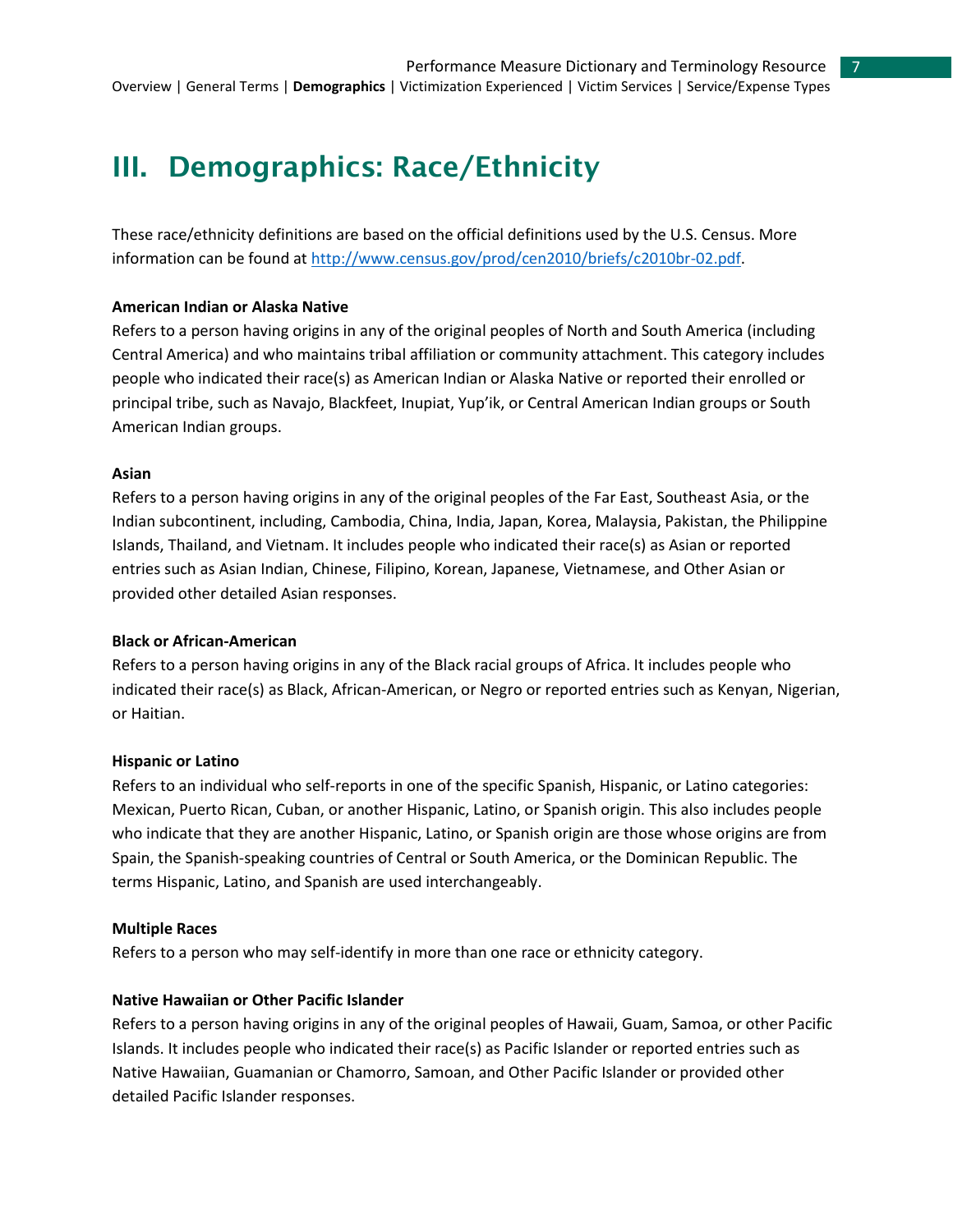8

#### **White**

Refers to a person having origins in any of the original peoples of Europe, the Middle East, or North Africa. It includes people who indicated their race(s) as White or reported entries such as Irish, German, Italian, Lebanese, Arab, Moroccan, or Caucasian.

# **Some Other Race**

Includes all other responses not included in the race categories described above.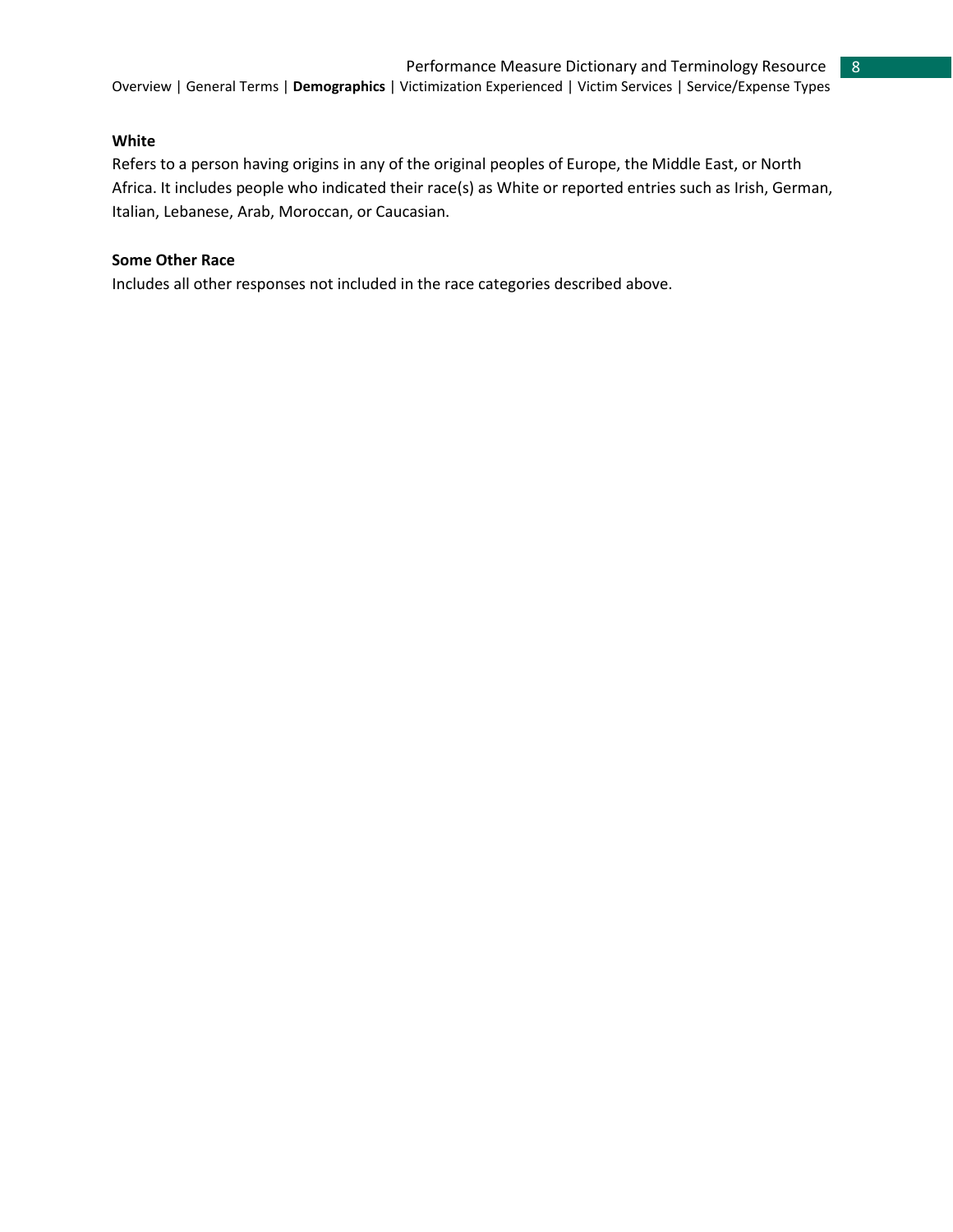# <span id="page-8-0"></span>IV. Victimization Experienced

The following victimization experiences are included in the PMT. PMT POCs should classify victimizations using these categories as often as possible. Grantees and subgrantees should apply a broad definition to the victimization types listed—they are not meant to reflect formal legal definitions defined by statute in a jurisdiction.

Examples of specific crimes are provided for each category.<sup>1</sup> In these cases, the victimization category should be reported, not the specific crime type. For example, if an adult was the victim of battery under state law, this would be reported as Adult Physical Assault, not as Other: Battery.

For Victim Compensation grantees, the terms in this section are referred to as Crime Types or Related Victimization Types in the PMT.

#### **Victimization Type: Adult Physical Assault (includes Aggravated and Simple Assault)**

**Simple Assault:** Assaults and attempted assaults where no weapon was used, or no serious or aggravated injury resulted to the victim. Intimidation, coercion, and hazing are included.

**Aggravated Assault:** An unlawful attack by one person upon another, inflicting severe or aggravated bodily injury. This type of assault usually is accompanied with the use of a weapon or by means likely to produce death or great bodily harm.

The following are examples of specific crimes and should be reported as **adult physical assault** (either simple assault or aggravated assault):

- Affray
- Aggravated assault
- Aggravated battery
- Attempted homicide
- Attempted murder
- Brandishing a weapon Gun violence
- 
- Simple assault
- **Strangulation**
- Threat with a weapon

• Battery

 $\overline{a}$ 

<sup>&</sup>lt;sup>1</sup> OVC acknowledges the work of the Center for Victim Research in identifying these specific crimes, behaviors, and activities and aligning them to appropriate victimization types listed in the PMT. Visit their website for more information: https://victimresearch.org/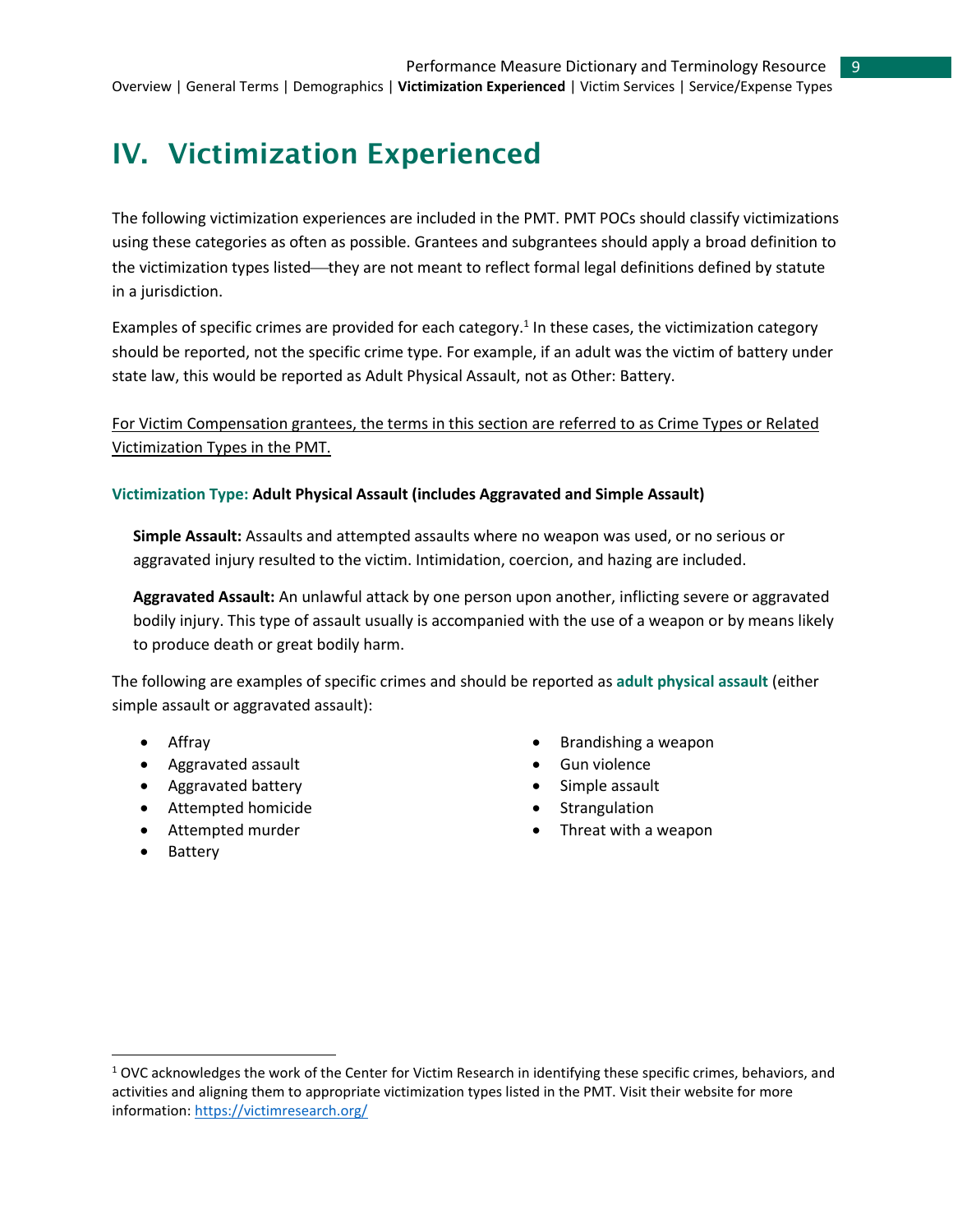## **Victimization Type: Adult Sexual Assault**

Includes a wide range of victimizations/crimes that include attacks or attempted attacks generally involving unwanted sexual contact between victim and offender. Sexual assaults may or may not involve force and include such things as grabbing, fondling, and verbal threats. Also included is rape, which is defined as penetration of any kind, of the vagina or anus with any body part or object, or oral penetration of a sex organ by another person, without the consent of the victim; may also include penetration of the mouth by a sex organ by another person.

The following are examples of specific crimes and should be reported as **adult sexual assault**:

- 
- Attempted sexual assault Rape
- 
- 
- 
- Indecent liberties Sodomy
- Indecent exposure
- Attempted rape  **Non-forcible sex offense**

10

- 
- Fondling **•** Rape by instrument
- Forcible sex offense **•** Sexual assault/misconduct
- Incest Incest Sexual assault with an object
	-

# **Victimization Type: Adult Sexually Abused/Assaulted as Children**

Adult survivors of sexual abuse and/or assault which was suffered while they were children. For examples of sexual abuse/assault that may have been experienced, see child pornography and child sexual assault.

#### **Victimization Type: Arson**

Any willful or malicious burning or attempting to burn, with or without intent to defraud, a dwelling, house, public building, motor vehicle or aircraft, personal property of another, among others.

# **Victimization Type: Bullying (Verbal, Cyber, or Physical)**

Repeated, negative acts committed by one or more children against another child. These negative acts may be physical or verbal in nature—for example, hitting or kicking, teasing or taunting—or they may involve indirect actions such as manipulating friendships or purposely excluding other children from activities. Implicit in this definition is an imbalance in real or perceived power between the bully and victim. Similar conduct conducted by an adult against another adult would likely be considered "stalking/harassment."

The following are examples of specific activities/behaviors and should be reported as **bullying:**

- Bullying through emails
- Creating fake profiles
- Hitting or kicking
- Posting embarrassing pictures/videos online through social media
- Spreading rumors
- Testing or taunting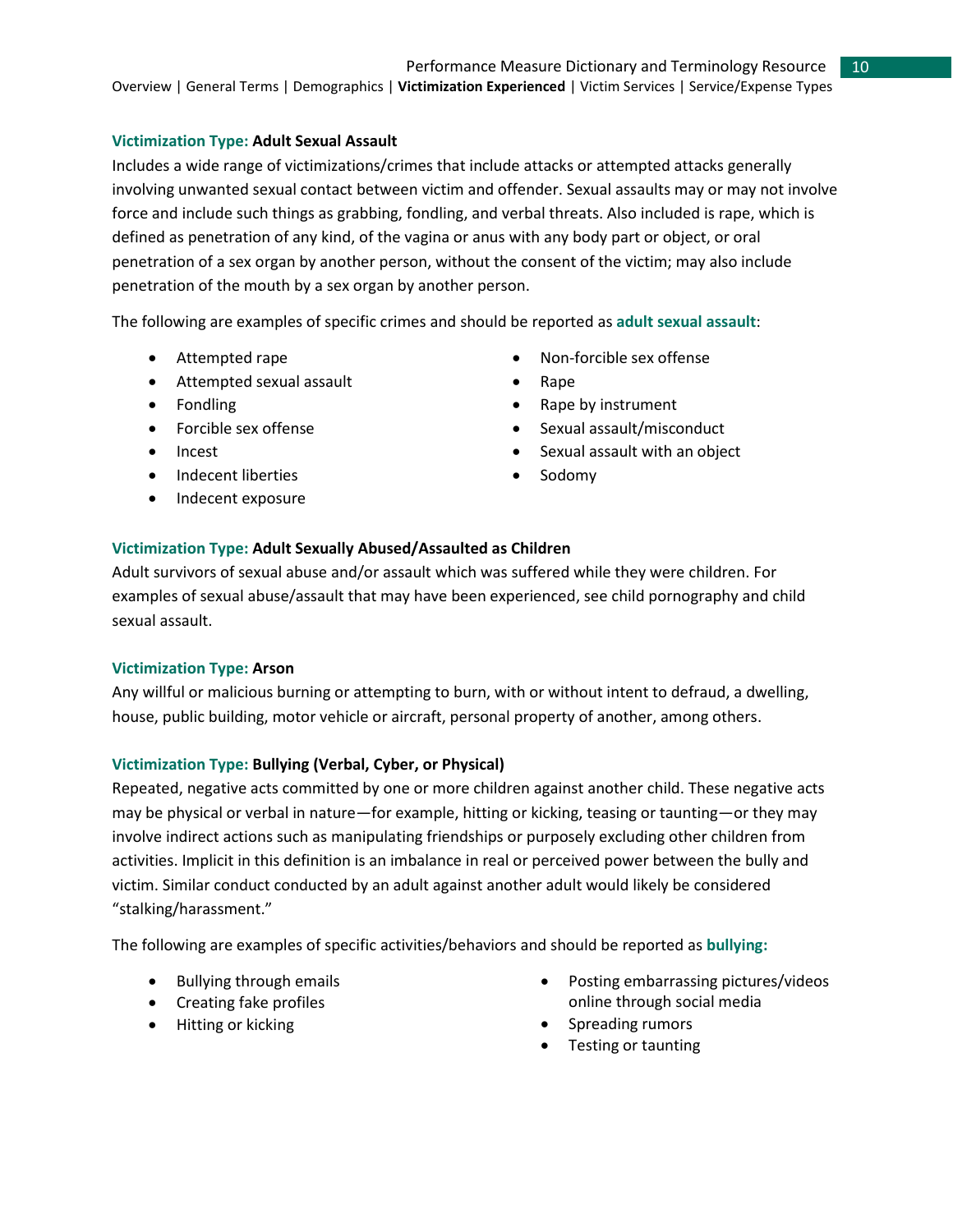# **Victimization Type: Burglary**

The unlawful entry of a structure to commit a felony or theft. The FBI's Uniform Crime Reporting (UCR) program includes three subclassifications: forcible entry, unlawful entry where no force is used, and attempted forcible entry. The UCR definition of structure includes apartment, barn, house trailer or houseboat when used as a permanent dwelling, office, railroad car (but not automobile), stable, and vessel (i.e., ship).

The following are examples of specific crimes and should be reported as **burglary:** 

- Aggravated burglary
- Attempted forcible entry
- Breaking and entering
- Forcible entry
- Nonforcible entry
- Unlawful entry

# **Victimization Type: Child Physical Abuse or Neglect**

Physical abuse that is nonaccidental physical injury (ranging from minor bruises to severe fractures or death) because of punching, beating, kicking, biting, shaking, throwing, stabbing, choking, hitting (with a hand, stick, strap, or other object), burning, or otherwise harming a child, that is inflicted by a parent, caregiver, or other person. Such injury is considered abuse regardless of whether the caregiver intended to hurt the child. Physical discipline, such as spanking or paddling, is not considered abuse as long as it is reasonable and causes no bodily injury to the child.

The following are examples of specific crimes should be reported as **child physical abuse or neglect**:

- 
- 
- Endangering the welfare of a child **•** Violent child abuse
- Exposure to drugs/alcohol Violent child cruelty
- Abandonment Nonviolent child abuse
- Child neglect Child neglect Nonviolent child cruelty
	-
	-

# **Victimization Type: Child Pornography**

Any visual depiction of sexually explicit conduct, including any photograph, film, video, picture, drawing, or computer-generated image or picture, which is produced by electronic, mechanical, or other means, where:

- 1. its production involved the use of a minor engaging in sexually explicit conduct;
- 2. such visual depiction is, or appears to be, of a minor engaging in sexually explicit conduct;
- 3. such visual depiction has been created, adapted, or modified to appear that an identifiable minor is engaging in sexually explicit conduct; or
- 4. it is advertised, distributed, promoted, or presented in such a manner as to convey the impression that it is a visual depiction of a minor engaging in sexually explicit conduct.

The following are examples of specific crimes and should be reported as **child pornography:**

- 
- Possession, distribution and receipt of **•** Sexual exploitation of a child child pornography
- Child pornography **•** Production of child pornography
	-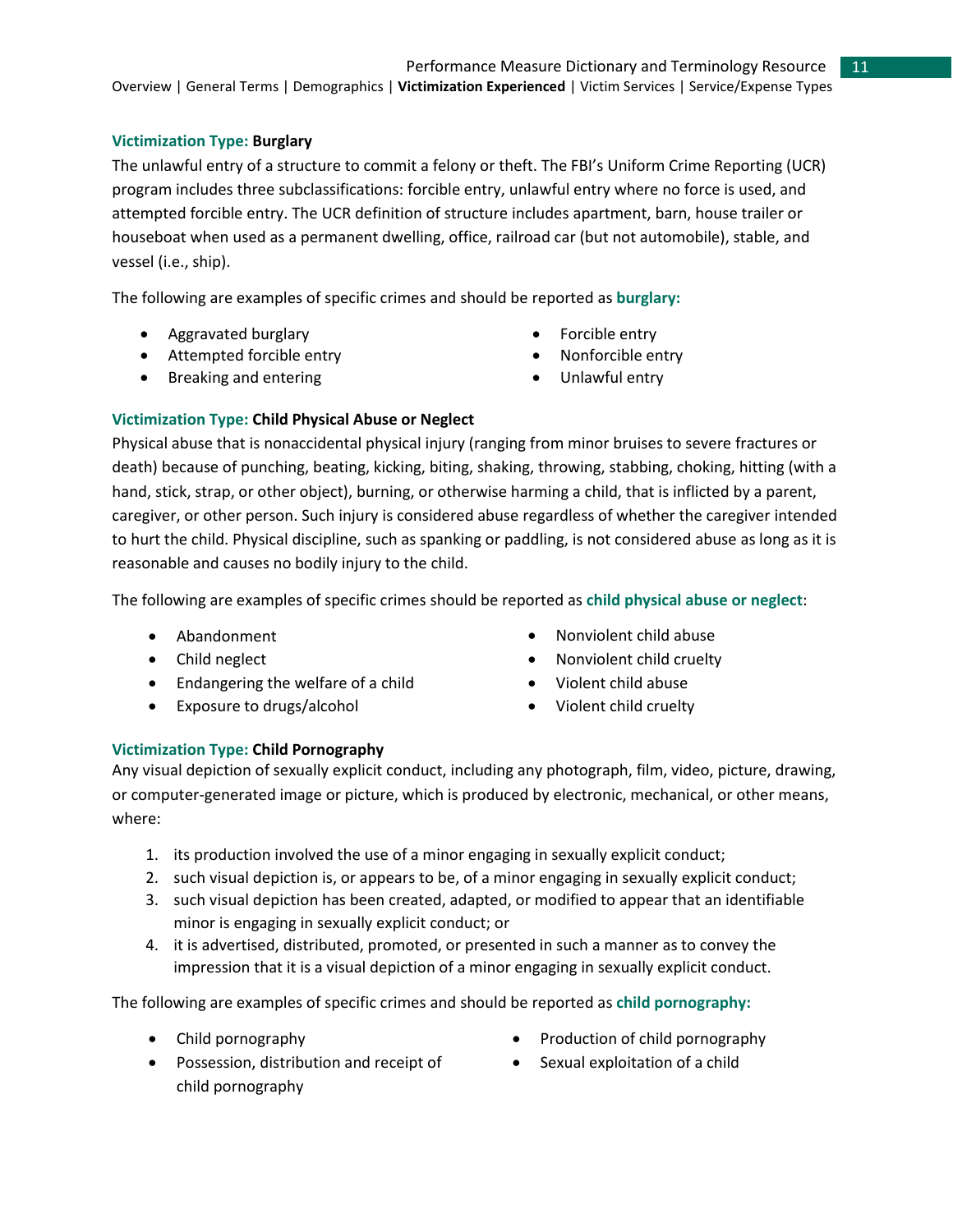# **Victimization Type: Child Sexual Abuse/Assault**

This may include activities such as fondling a child's genitals, penetration, incest, rape, sodomy, indecent exposure, and exploitation through prostitution by a parent, caregiver, or other person. This definition includes teen sexual assault.

The following are examples of specific crimes and should be reported as **child sexual abuse/assault**:

- Child exploitation through prostitution Teen sexual assault
- Child molesting extension of the Statutory rape
- -

• Rape of a child

# **Victimization Type: Domestic and/or Family Violence**

A crime in which there is a past or present familial, household, or other intimate relationship between the victim and the offender, including spouses, ex-spouses, boyfriends and girlfriends, ex-boyfriends and ex-girlfriends, and any family members or persons residing in the same household as the victim. Involves a pattern of abusive behavior in any relationship that is used by one to gain or maintain power and control over another intimate partner. Domestic violence can be physical, sexual, emotional, economic, or psychological actions or threats of actions that influence another person. This includes any behaviors that intimidate, manipulate, humiliate, isolate, frighten, terrorize, coerce, threaten, blame, hurt, injure, or wound someone.

The following are examples of some behaviors and activities that may indicate a victimization of **domestic and/or family violence,** if the perpetrator was related to the victim as described above:

- 
- 
- 
- Hurt/injured Terrorize
- Blame **•** Intimidation
- Frighten Isolation
- Humiliation Manipulation
	-

# **Victimization Type: DUI/DWI Incidents**

Driving under the influence (DUI) or driving while impaired (DWI) includes driving or operating a motor vehicle or common carrier while mentally or physically impaired as the result of consuming alcoholic beverages or using drugs or narcotics.

The following are examples of specific crimes and should be reported as **DUI/DWI incidents**:

- DUI hit and run
- DUI motor vehicle crash
- DUI resulting in death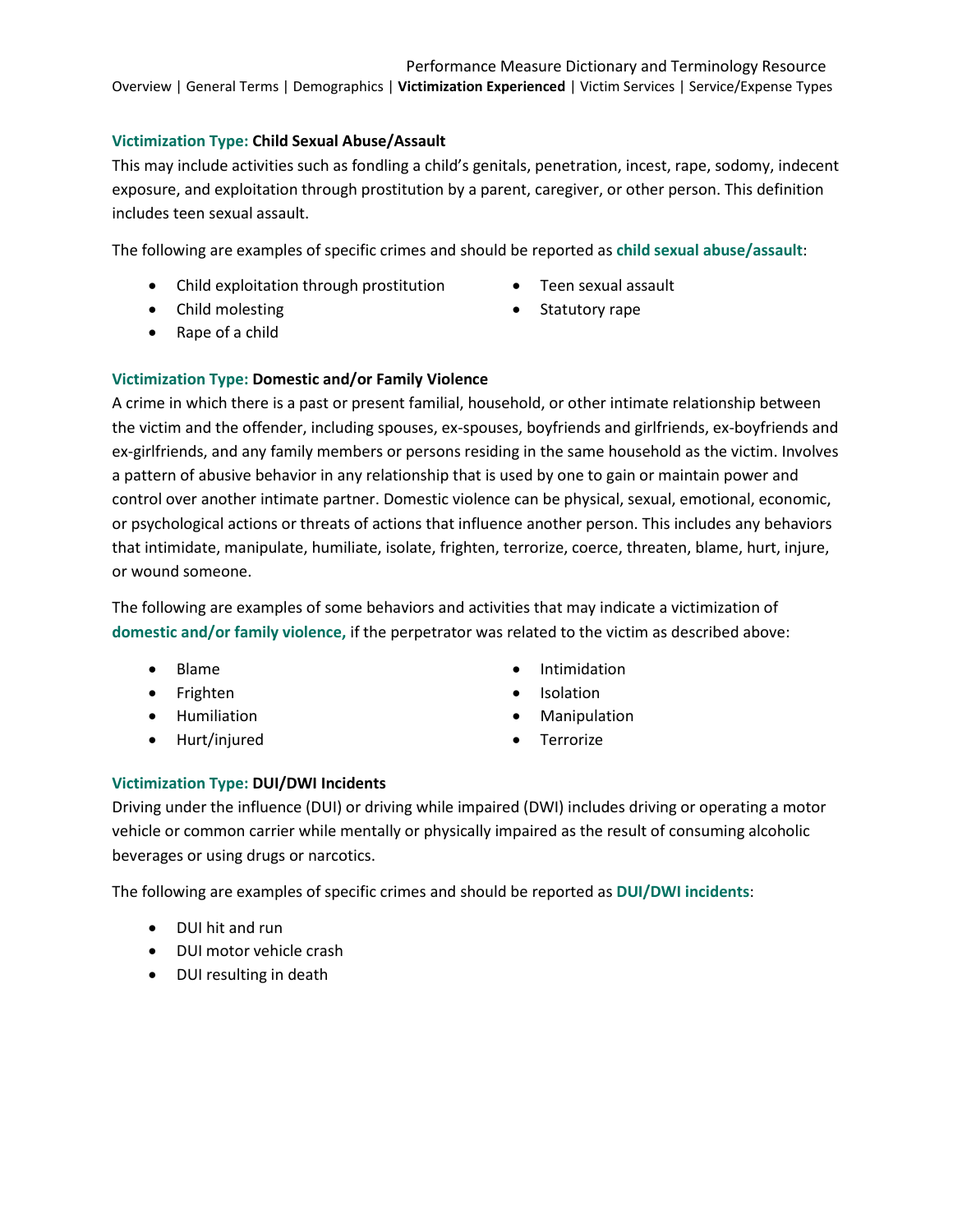#### Performance Measure Dictionary and Terminology Resource 13

Overview | General Terms | Demographics | **Victimization Experienced** | Victim Services | Service/Expense Types

## **Victimization Type: Elder Abuse or Neglect (physical or emotional)**

Also known as elder mistreatment, generally refers to any knowing, intentional, or negligent act by a family member, caregiver, or other person in a trusting relationship that causes harm or creates a serious risk of harm to an older person. Elder abuse may include abuse that is physical, emotional/psychological (including threats), or sexual; neglect (including abandonment); and financial exploitation. This is a general definition; state definitions of elder abuse vary. Some definitions may also include fraud, scams, or financial crimes targeted at older people.

# **Victimization Type: Gang Violence**



Violence and crime perpetuated by a gang. A gang is defined as:

- 1. an association of three or more individuals;
- 2. whose members collectively identify themselves by adopting a group identity which they use to create an atmosphere of fear or intimidation frequently by employing one or more of the following: a common name, slogan, identifying sign, symbol, tattoo or other physical marking, style or color of clothing, hairstyle, hand sign or graffiti;
- 3. the association's purpose, in part, is to engage in criminal activity and the association uses violence or intimidation to further its criminal objectives.

#### **Victimization Type: Hate Crime**

A criminal offense against a person or property motivated in whole or in part by an offender's bias against a race, religion, disability, ethnic origin, or sexual orientation. PMT POCs that report this victimization type under the VA or TVS programs will be prompted to enter the type of hate crime (e.g., race, religion) in the PMT.

#### **Victimization Type: Homicide**

Murder and voluntary manslaughter, which are the willful (intent is present) killing of one human being by another. VC grantees report on this as the "homicide" crime type; VA and TVS grantees report on this as the "survivors of homicide victims" victimization type.

#### **Victimization Type: Human Trafficking (Labor)**

Obtaining a person through recruitment, harboring, transportation, or provision, and subjecting such a person by force, fraud, or coercion into involuntary servitude, peonage, debt bondage, or slavery (not to include commercial sex acts).

The following are examples of specific crimes and should be reported as **human trafficking (labor):**

- Forced labor
- Labor trafficking

• Human trafficking, involuntary servitude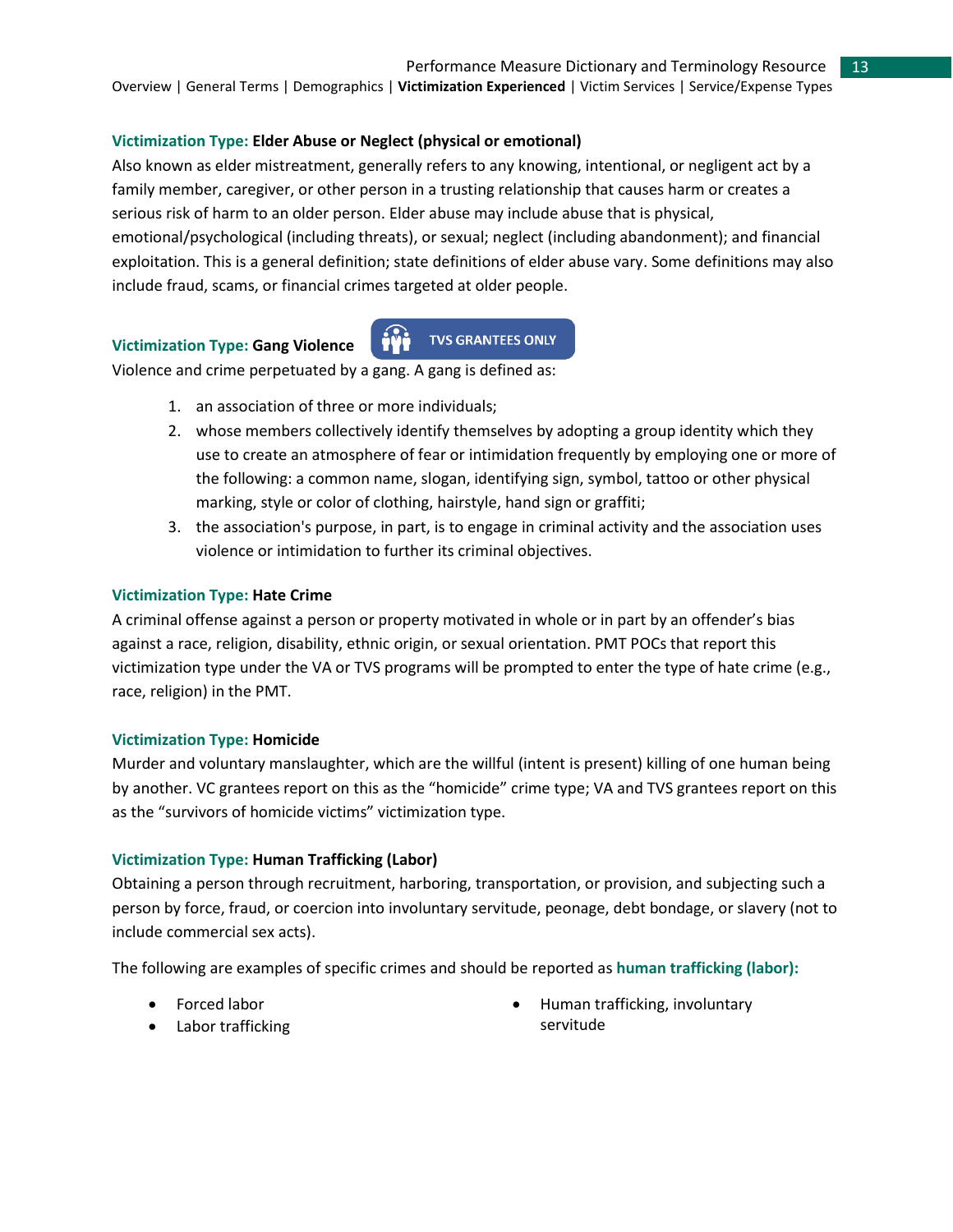# **Victimization Type: Human Trafficking (Sex)**

Inducing a person by force, fraud, or coercion to participate in commercial sex acts, or the person induced to perform such act(s) has not attained 18 years of age.

The following are examples of specific crimes and should be reported as **human trafficking (sex):**

- Commercialized sex Sex trafficking
- Commercialized vice **•** Seduction
- Human trafficking, commercial sex acts Transporting persons for prostitution
- 
- 
- 

# **Victimization Type: Identity Theft/Fraud/Financial Crime**

Identity theft occurs when someone wrongfully obtains another's personal information without their knowledge to commit theft or fraud. Fraud and financial crimes include illegal acts characterized by deceit, concealment, or violation of trust and that are not dependent upon the application or threat of physical force or violence. Individuals and organizations commit these acts to obtain money, property, or services; to avoid the payment or loss of money or services; or to secure personal or business advantage.

The following are examples of specific crimes and should be reported as **identity theft/fraud/financial crime:** 

- 
- 
- 
- Checks, insufficient funds Impersonation
- Confidence game **•** Insurance fraud
- Contract fraud **•** Identify theft
- Conversion Mail fraud
- 
- 
- Embezzlement Swindle
- 
- False pretense Uttering
- 
- 
- Fraud
- ATM fraud **•** Fraudulent checks
- Bad checks  **Hacking/computer invasion**
- Bribery Home improvement fraud
	-
	-
	-
	-
- Counterfeiting **•** Misappropriation
- Credit card fraud **•** Procurement fraud
	-
- Extortion Telephone fraud
	-
	- **False report •** Welfare fraud
	- Forgery **•** Wire fraud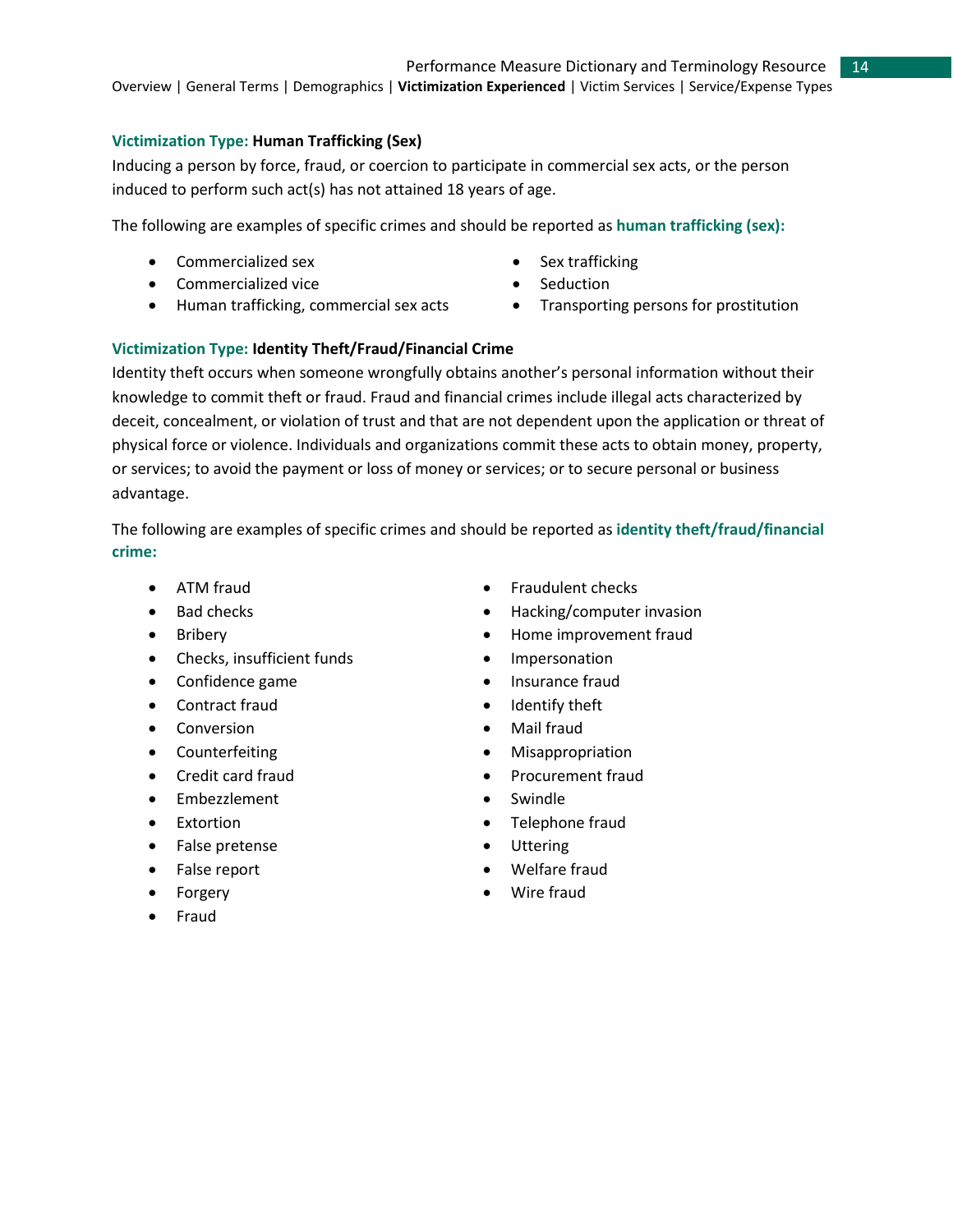# **Victimization Type: Kidnapping (Noncustodial)**

Occurs when someone unlawfully seizes, confines, inveigles, decoys, abducts, or carries away and holds for ransom or reward, by any person, except in the case of a minor by the parent thereof.

The following are examples of specific crimes and should be reported as **kidnapping (noncustodial)** if perpetrated by someone other than a parent or guardian:

- 
- Forcible detention **•** Unlawful detention
- 
- Abduction  **Kidnapping** 
	-
- Hostage-taking Unlawful restraint

# **Victimization Type: Kidnapping (Custodial)**

Occurs when one parent or guardian deprives another of his or her legal right to custody or visitation of a minor by unlawfully taking the child. The definition and penalties of custodial kidnapping vary by state. In some states, kidnapping occurs only if a child is taken outside of the state and/or if an existing custody order is intentionally violated.

The following are examples of specific crimes and should be reported as **kidnapping (custodial)** if perpetrated by a parent or guardian:

- 
- 
- 
- Abduction Parental kidnapping
- Forcible detention **•** Unlawful detention
- Hostage-taking Unlawful restraint

# **Victimization Type: Mass Violence (Domestic/International)**

An intentional violent criminal act that results in physical, emotional, or psychological injury to a sufficiently large number of people to significantly increase the burden of victim assistance and compensation for the responding jurisdiction.

# **Victimization Type: Other Vehicular Victimization**

May include hit and run crimes, and other vehicular assault. Do not report victimizations resulting from DUI—those should be reported as DUI/DWI.

The following are examples of specific crimes and should be reported as **other vehicular victimization**:

- 
- Motor vehicle crash Vehicular assault
- Hit and run  **Reckless driving** 
	-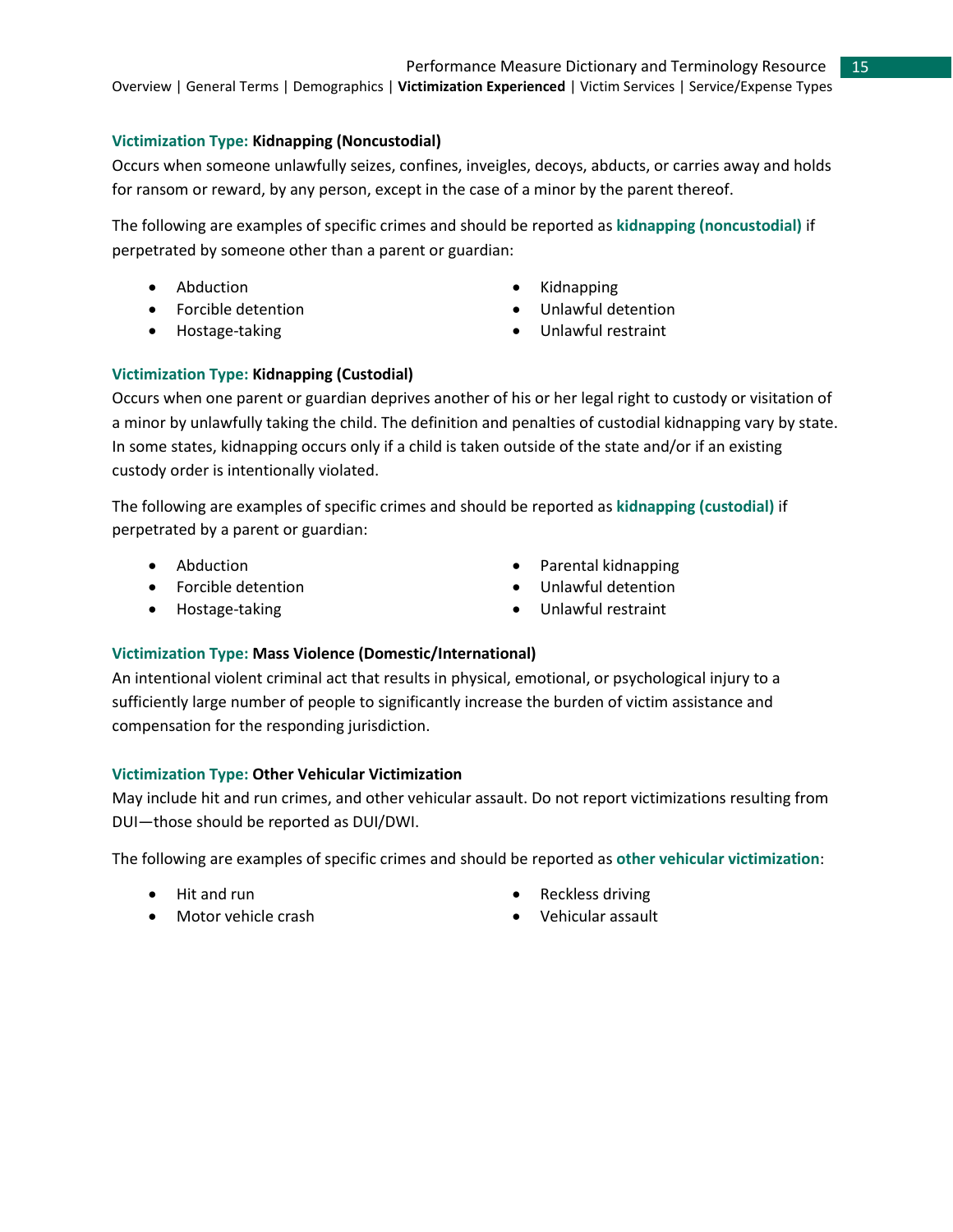# **Victimization Type: Robbery**

Taking or attempting to take anything of value from the care, custody, or control of a person or persons by force or threat of force or violence and/or by putting the victim in fear, including carjacking.

The following are examples of specific crimes and should be reported as **robbery:**

- Armed robbery  **Robbery**
- 
- 
- Attempted robbery  **Strong-arm robbery**
- Carjacking

# **Victimization Type: Stalking/Harassment**

Individuals are classified as victims of stalking or harassment if they experienced at least one of the behaviors listed below on at least two separate occasions. In addition, the individuals must have feared for their safety or that of a family member as a result of the course of conduct or have experienced additional threatening behaviors that would cause a reasonable person to feel fear.

Stalking behaviors include: making unwanted phone calls; sending unsolicited or unwanted letters or emails; following or spying on the victim; showing up at places without a legitimate reason; waiting at places for the victim; leaving unwanted items, presents, or flowers; and posting information or spreading rumors about the victim on the Internet/social media, in a public place, or by word of mouth.

The following are examples of specific crimes/activities/behaviors and should be reported as **stalking/harassment**:

- 
- Harassing phone calls **•** Threatening conduct
- 
- 
- 
- Terroristic threats
- Harassment Threatening behavior
	-
- Intimidation Threatening gesture
- Menacing  **Threatening telephone call**
- Stalking Stalking  **Threatening words or statements**

# **Victimization Type: Teen Dating Victimization**

The occurrence of physical, sexual, psychological, or emotional violence within a teen dating relationship, including stalking. It can occur in person or electronically and might occur between a current or former dating partner.

The following are examples of specific crimes/activities/behaviors and should be reported as **teen dating victimization**:

- Emotional violence Sexual violence
- Physical violence **•** Stalking
- -

• Psychological violence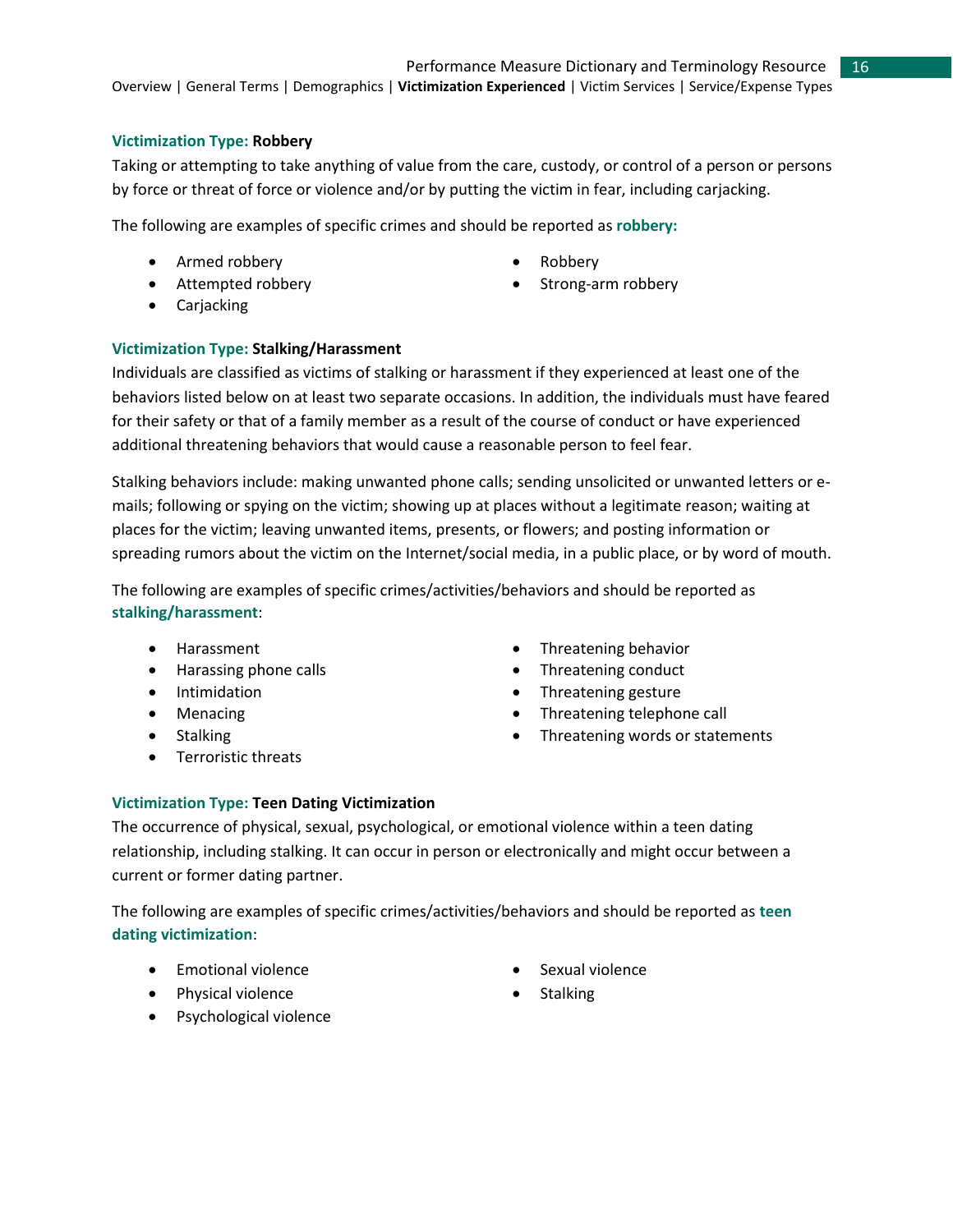# Performance Measure Dictionary and Terminology Resource

17

Overview | General Terms | Demographics | **Victimization Experienced** | Victim Services | Service/Expense Types

# **Victimization Type: Terrorism (Domestic/International)**

**Domestic**: The term terrorism means an activity that:

- 1. involves a violent act or an act dangerous to human life that is a violation of the criminal laws of the United States or of any State, or that would be a criminal violation if committed within the jurisdiction of the United States or any State, and
- 2. appears to be intended to:
	- a. intimidate or coerce a civilian population
	- b. influence the policy of a government by intimidation or coercion
	- c. affect the conduct of a government by assassination or kidnapping (18 U.S.C. 3077).

**International:** The Antiterrorism and Emergency Reserve Fund Guidelines for Terrorism and Mass Violence Crimes refers to the term terrorism, when occurring outside of the United States, as international terrorism to mean an activity that:

- 1. involves a violent act or an act dangerous to human life that is a violation of the criminal laws of the United States of any State or that would be a criminal violation if committed within the jurisdiction of the United States or of any State,
- 2. appears to be intended to:
	- a. intimidate or coerce a civilian population
	- b. influence the policy of a government by intimidation or coercion
	- c. affect the conduct of a government by assassination or kidnapping, and
- 3. occur primarily outside the territorial jurisdiction of the United States, or transcend national boundaries in terms of the means by which they are accomplished, the persons they appear intended to intimidate or coerce, or the locale in which their perpetrators operate or seek asylum (18 U.S.C. 2331).

# **Victimization Type: Other**

If none of the above victimization types apply, select Other.

The following are examples of specific crimes and should be reported as **Other:**

- False imprisonment
- Property crimes
	- ─ Destruction of property
	- ─ Damage to property
	- ─ Vandalism
- Theft
- Violation of a court order, such as a:
	- ─ Temporary restraining order
	- ─ Order of protection
	- ─ Harassment restraining order
	- ─ Final restraining order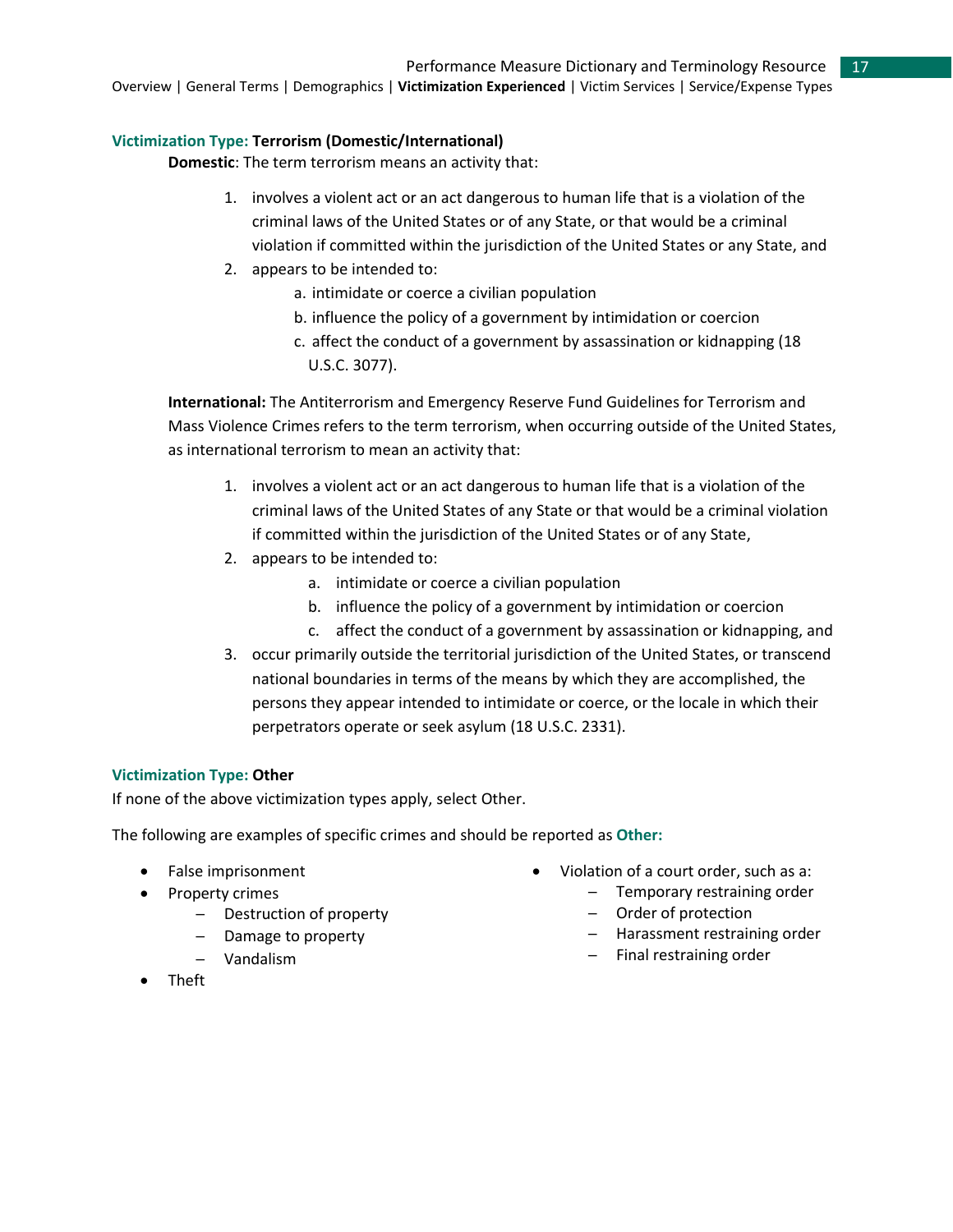# <span id="page-17-0"></span>V. Victim Services (Victim Assistance and Transforming Victim Services)

The following are the five categories of victim services, with their associated subcategories, that are identified in the VA and TVS performance measures. The terms are numbered as they appear in the PMT for easy reference. The definitions/examples provided below are intended to provide high-level guidance as to how services might be provided; they are not the only methods for providing services.

PMT users can contact the OVC PMT Helpdesk toll free at 844-884-2503 or at ovcpmt@usdoj.gov if they are unsure how to report on specific services delivered.

#### **A. Information & Referral Services**

• **A1. Information about the criminal justice process**

Informing victims about the criminal justice system and process could include information on how to file a police report, request a protective order, or how a case might progress through the legal system. This service includes explanation of legal terminology. In addition, this includes post-sentencing services and information regarding assistance with property return.

• **A2. Information about victim rights, how to obtain notification, etc.** 

Informing the victim about the existence of the Federal Crime Victim Rights Act (2004), state laws regarding victim rights, state victim compensation programs, and/or the Victim Notification System.

• **A3. Referral to other victim service programs**

Referring victims to other victim service providers if their specific agency lacks capacity to provide needed support. This could also occur if another agency is better able to provide the type of service needed, developmentally or culturally appropriate services, or services that correlate with the offense experienced.

• **A4. Referral to other services, supports, and resources (includes legal, medical, faith-based organizations, address confidentiality programs, etc.)**

Referring a victim to other services to meet a victim's needs. Includes assessment of service needs and provisions of referrals or providing victims with information and contacts to obtain services on their own.

#### **B. Personal Advocacy/Accompaniment**

• **B1. Victim Advocacy/Accompaniment to Emergency Medical Care** Coordinating/helping a victim to obtain emergency medical care. This includes emotional and/or physical support during care.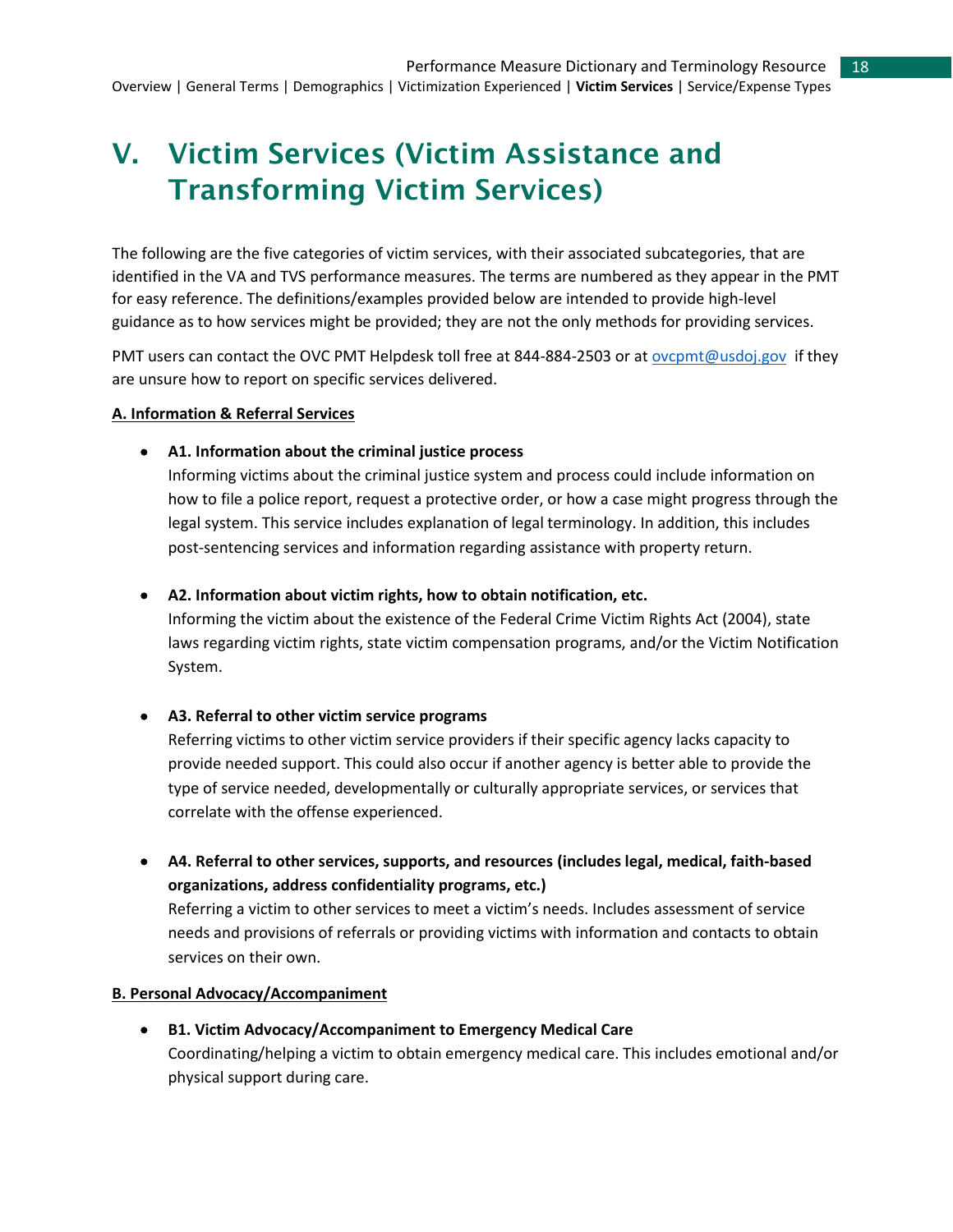#### • **B2. Victim Advocacy/Accompaniment to Medical Forensic Exam**

Coordinating/helping a victim to obtain a forensic interview or medical forensic exam. Includes emotional and/or physical support during forensic interviews or medical forensic exam.

#### • **B3. Law Enforcement Interview Advocacy/Accompaniment**

Coordinating and/or helping a victim prepare for an interview with law enforcement. This includes emotional and/or physical support during interviews with law enforcement. NOTE: Law enforcement interview advocacy/accompaniment is listed in both the Personal Advocacy/Accompaniment and Criminal/Civil Justice System Assistance categories so that agencies that provide only Personal Advocacy/Accompaniment but not Criminal/Civil Justice System Assistance (or vice versa) will have the opportunity to report on that specific service. If an agency provides both categories of service, it should report on Law enforcement interview advocacy/accompaniment **only once**, in whichever category best applies.

• **B4. Individual Advocacy (e.g., assistance in applying for public benefits, return of personal property or effects)**

Helping a victim access needed services (beyond providing information or a referral). This may include assistance recovering property collected as evidence, assistance managing practical issues created by the victimization, accompanying the victim to appointments with social services.

• **B5. Performance of Medical or Nonmedical Forensic Exam or Interview, or Medical Evidence Collection**

Performing/conducting a forensic exam, interview, or medical evidence collection in accordance with any requirements or guidelines identified by the applicable jurisdiction. Individuals performing the exams, interviews, or medical evidence collection should be trained to conduct these activities in a trauma-informed and developmentally and culturally appropriate manner.

• **B6. Immigration Assistance (e.g., special visas, continued presence application, and other immigration relief)** 

Providing assistance for refugee and immigrant victims with specific immigration issues.

#### • **B7. Intervention with Employer, Creditor, Landlord, or Academic Institution**

Advocating for a victim to secure rights, remedies, and services from non-criminal justice system providers on behalf of a victim. This includes responding to requests for records from other service providers, intervening with employers, school administrators, creditors, bill collectors, and landlords on behalf of the victim. This also includes advocacy to help the victim maintain financial and/or academic stability in the aftermath of a victimization.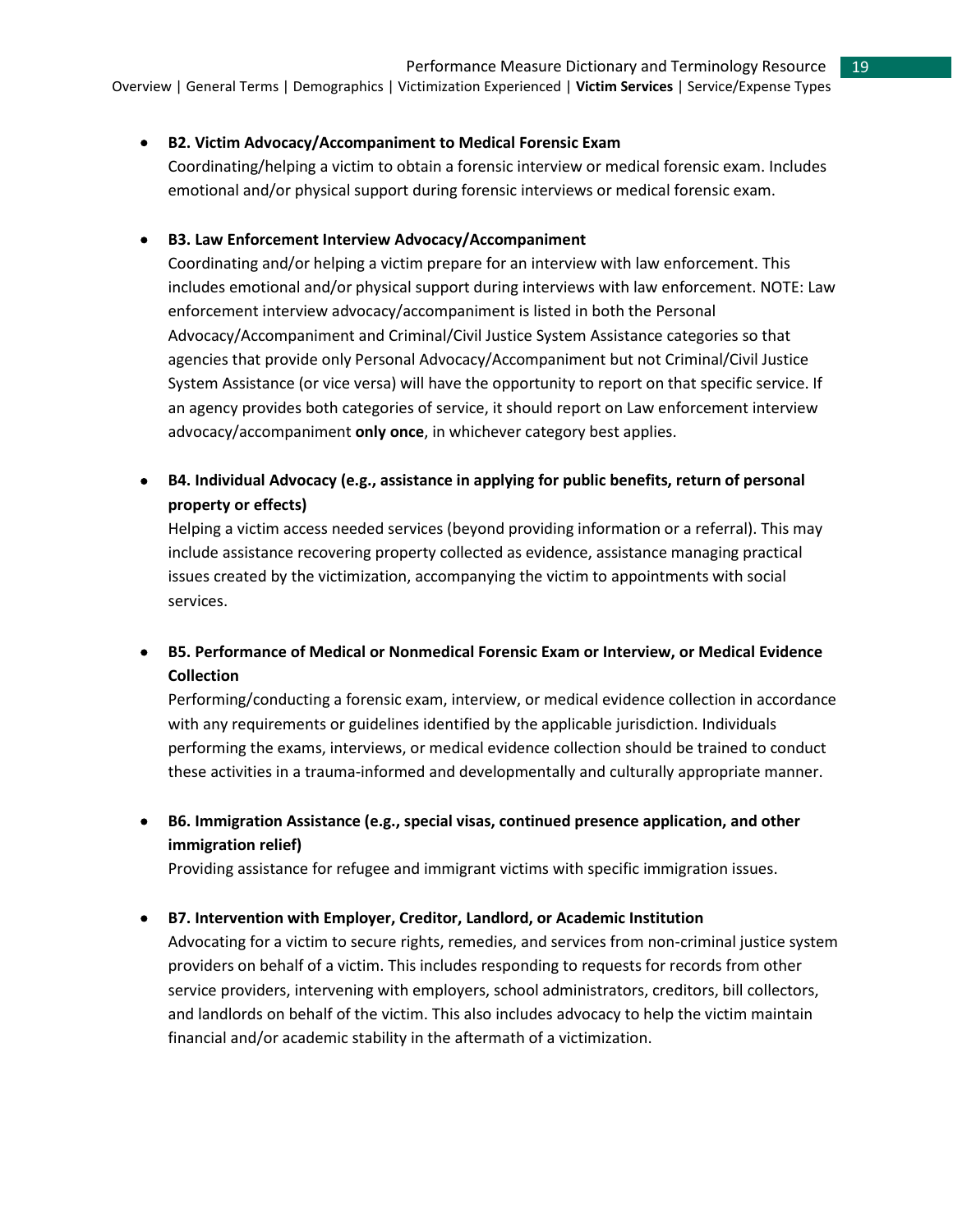#### • **B8. Child or Dependent Care Assistance (includes coordination of services)**

Coordinating and/or providing child care so that a victim may participate in the criminal justice process or other public proceedings arising from the crime or attend victim service appointments or counseling sessions.

#### • **B9. Transportation Assistance (includes coordination of services)**

Coordinating and/or providing transportation service so that a victim may attend court hearings or medical appointments, or access agency services. Staff members transporting victims, taxis or rideshare (Uber, Lyft, etc.), and public transportation are included.

#### • **B10. Interpreter Services**

Providing communication services for victims that have a limited English proficiency or a disability that affects their ability to communicate. This includes translating, using sign language, or providing braille. In addition, this includes language line, texting, or distributing translated documents, as well as translations provided via staff/volunteers or a contract with an outside agency/service.

#### **C. Emotional Support/Safety Services**

#### • **C1. Crisis Intervention (in-person, includes safety planning, etc.)**

Communicating among professionals and victims regarding activities resulting from the victimization. This includes actions necessary to expedite a case for victim protection, initiation of legal actions needed to protect the victim such as probation revocation, etc.

# • **C2. Hotline/Crisis Line Counseling**

Providing live hotline services by trained professionals or volunteers. Services may be provided via telephone, instant messaging, mobile application, or website contact; individuals may be identified or may be anonymous contacts.

#### • **C3. On-scene Crisis Response (e.g., community crisis response)**

Providing immediate, in-person crisis intervention, emotional support, guidance, and counseling. These services must occur at the scene of a crime, immediately after a crime, or become immediately necessary due to the crime.

# • **C4. Individual Counseling**

Providing psychological, psychiatric, and/or other counseling-related treatment for individuals, couples, and family members. This service must be provided by a person who meets professional standards to provide these services in the jurisdiction in which the care is administered.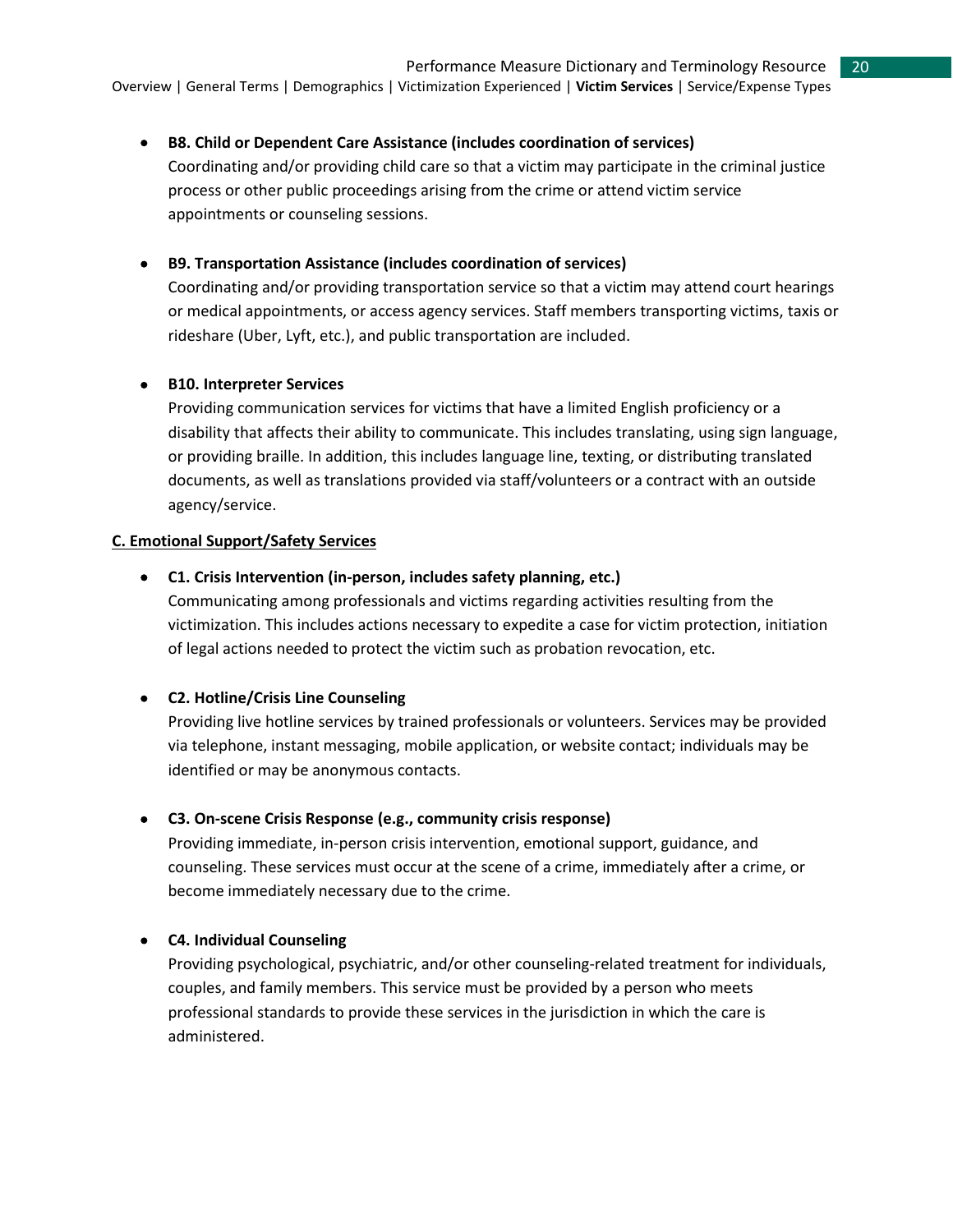21

Overview | General Terms | Demographics | Victimization Experienced | **Victim Services** | Service/Expense Types

# • **C5. Support Groups (facilitated or peer)**

Providing or facilitating supportive group activities led by staff or peer. This can include group counseling sessions, peer support groups, or other groups that bring victims together to aid in the healing process.

• **C6. Other Therapy (traditional, cultural or alternative healing; art, writing or play therapy, etc.)** 

Providing therapy (not covered in the individual counseling or support group categories above) to improve and promote healing that responds to the emotional, social, financial, or physical needs or the victim. Must be based on targeted needs of individual victim and be provided by the agency.

# • **C7. Emergency Financial Assistance**

Providing cash outlays for food, clothing, short-term alternative emergency housing (e.g., hotel due to capacity at shelter), and other support services such as toiletries provided to primary and secondary victims. Emergency financial assistance may also include emergency loans, payments for items such as food and/or clothing, changing windows and/or locks, taxis, prophylactic and nonprophylactic medications, durable medical equipment, and other similar items allowable under program guidelines.

# **D. Shelter/Housing Services**

# • **D1. Emergency Shelter or Safe House**

Providing emergency short-term shelter to individuals and families following victimization.

# • **D2. Transitional Housing**

Providing temporary housing for victims who, due to the nature of the victimization, cannot safely return to their former housing and need more time to stabilize themselves before living independently. Note: Referrals to transitional housing should be counted under section A, Information and Referral.

# • **D3. Relocation Assistance (includes assistance with obtaining housing)**

Coordinating assistance with rental expenses, utility deposits, security deposits, and/or moving fees. This includes assistance locating long-term housing for the victim, regardless of distance, based on safety needs.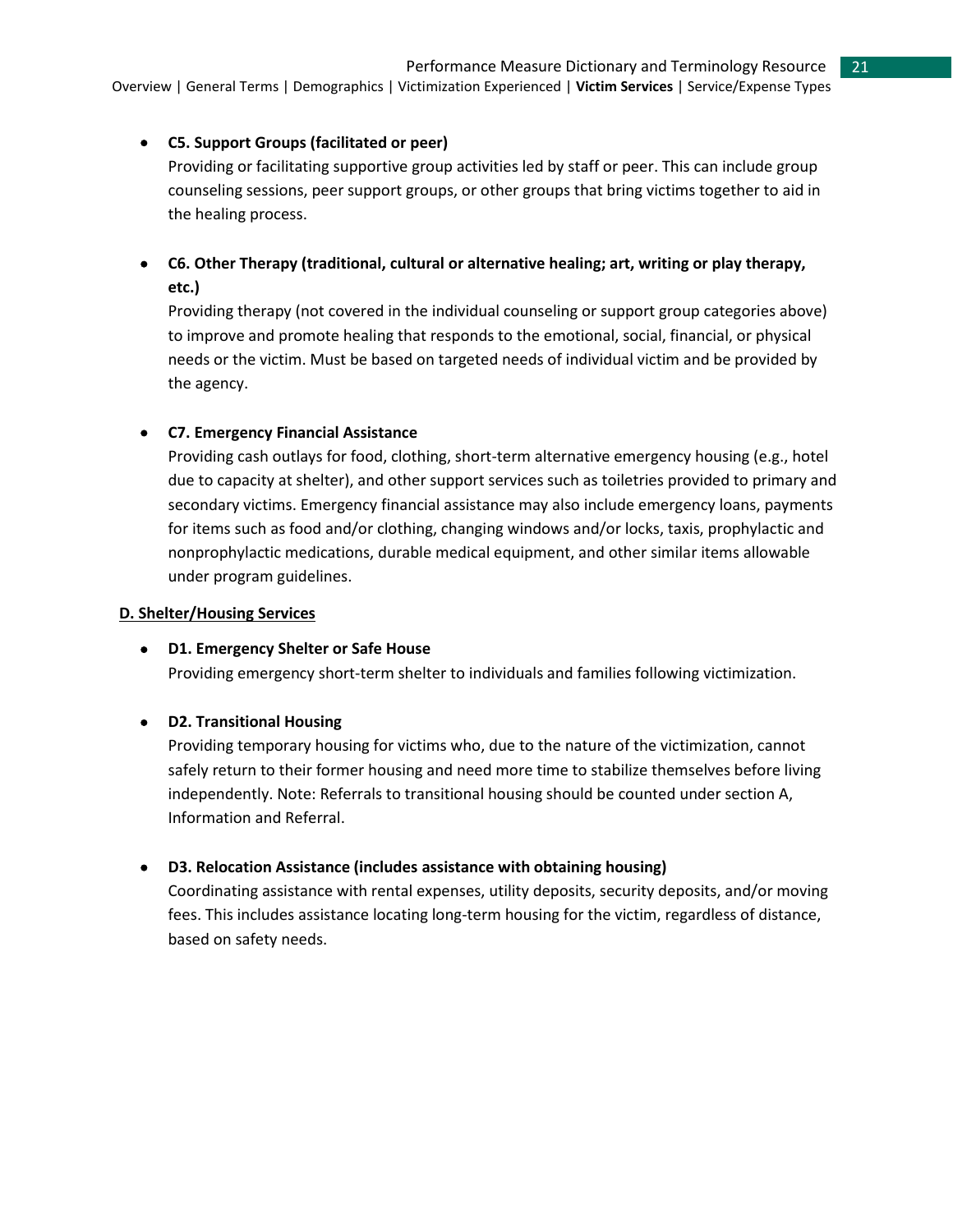# **E. Criminal/Civil Justice System Assistance**

• **E1. Notification of Criminal Justice Events (e.g., case status, arrest, court proceedings, case disposition, release, etc.)**

Communicating with victims to notify them of hearings and appearances, the defendant's release from jail, the status of the case, bond hearings, grand jury decisions, disposition options, appellate decisions, etc. This includes assisting victims in contacting probation/parole offices, community supervision, department of corrections, etc. to get information of any changes in the convicted defendant's status.

# • **E2. Victim Impact Statement Assistance**

Assisting victim to prepare an impact statement, and assistance on receiving and submitting their statement. This also includes preparing supporting letters, registering for impact panels, facilitating participation in clemency hearings, etc.

# • **E3. Assistance with Restitution**

Assisting victims in requesting restitution when collection efforts are not successful.

- **E4. Civil Legal Assistance in Obtaining Protection or Restraining Order** Advising and/or assisting a victim in obtaining a protection/restraining order as well as follow-up hearings associated with finalizing such order.
- **E5. Civil Legal Assistance with Family Law Issues** Assisting with custody and visitation support, or other family law issues.
- **E6. Other Emergency Justice-Related Assistance** Providing legal assistance that cannot be classified as another type of service in this category.
- **E7. Immigration Assistance**

Providing assistance for refugee and immigrant victims with specific immigration issues such as obtaining a visa.

• **E8. Prosecution Interview Advocacy/Accompaniment (includes accompaniment with prosecuting attorney and with victim/witness)** Providing emotional support and/or physical accompaniment in preparation for and/or during interviews with prosecutors or other agents for prosecutorial investigation.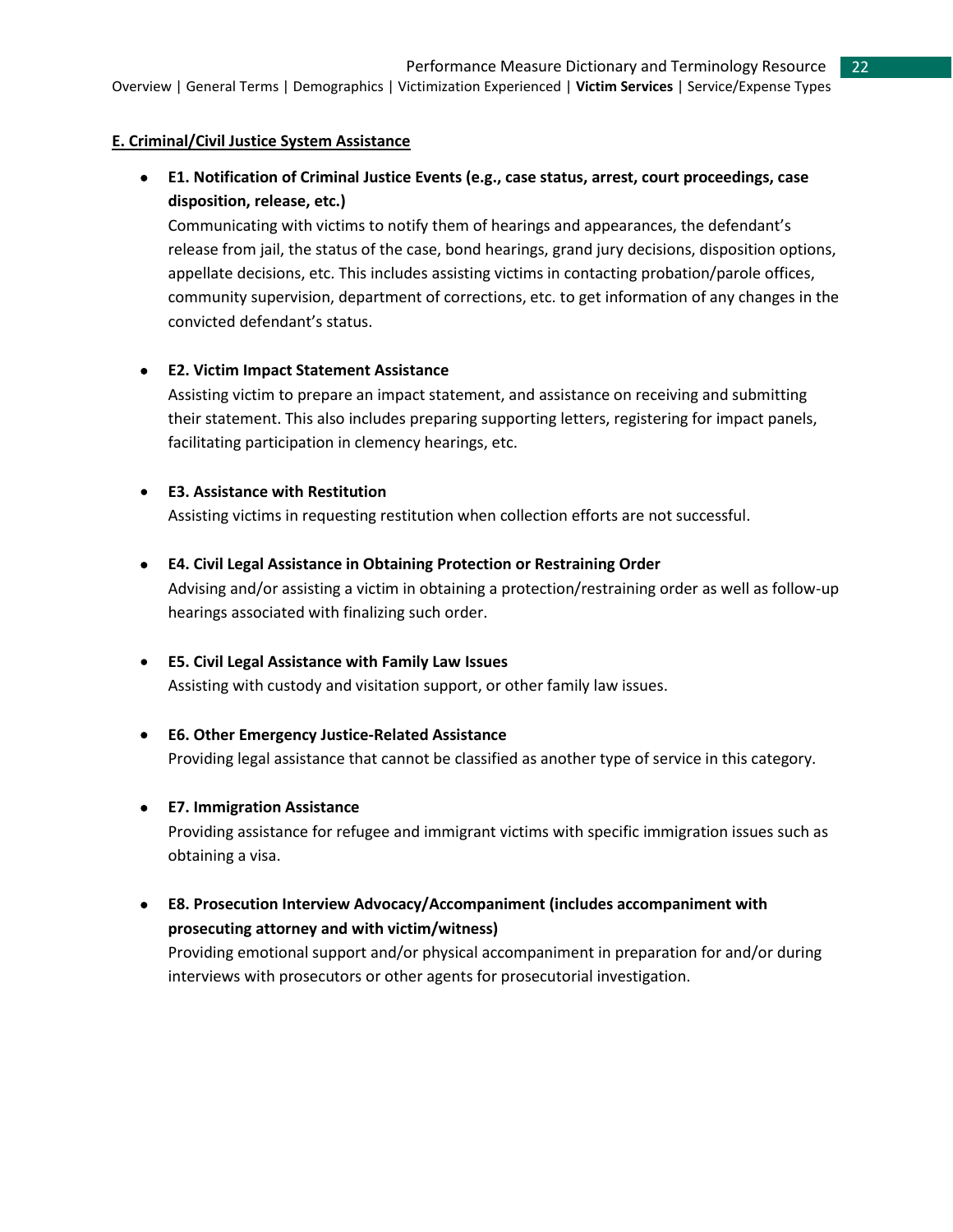#### • **E9. Law Enforcement Interview Advocacy/Accompaniment**

Providing emotional support and/or physical accompaniment in preparation for and/or during interviews with law enforcement.

Note: Law enforcement interview advocacy/accompaniment is listed in both the Personal Advocacy/Accompaniment and Criminal/Civil Justice System Assistance categories so that agencies that provide only Personal Advocacy/Accompaniment but not Criminal/Civil Justice System Assistance (or vice versa) will have the opportunity to report on that specific service. If an agency provides both categories of service, it should report on Law enforcement interview advocacy/accompaniment only once, in whichever category best applies.

#### • **E10. Criminal Advocacy/Accompaniment**

Providing support, assistance, accompaniment and/or advocacy to victims at any stage of the criminal justice process. This includes filing an initial police report, testimony, post-sentencing services, and support.

# • **E11. Other Legal Advice and/or Counseling**

Providing legal advice not captured in the above categories. This could include converting *exparte* protection order to permanent orders, eviction or adversary employment actions arising from the victimization, or responding to requests for records by the courts. Civil matters related to the victimization are also included (custody, dependency, juvenile court actions, etc.).